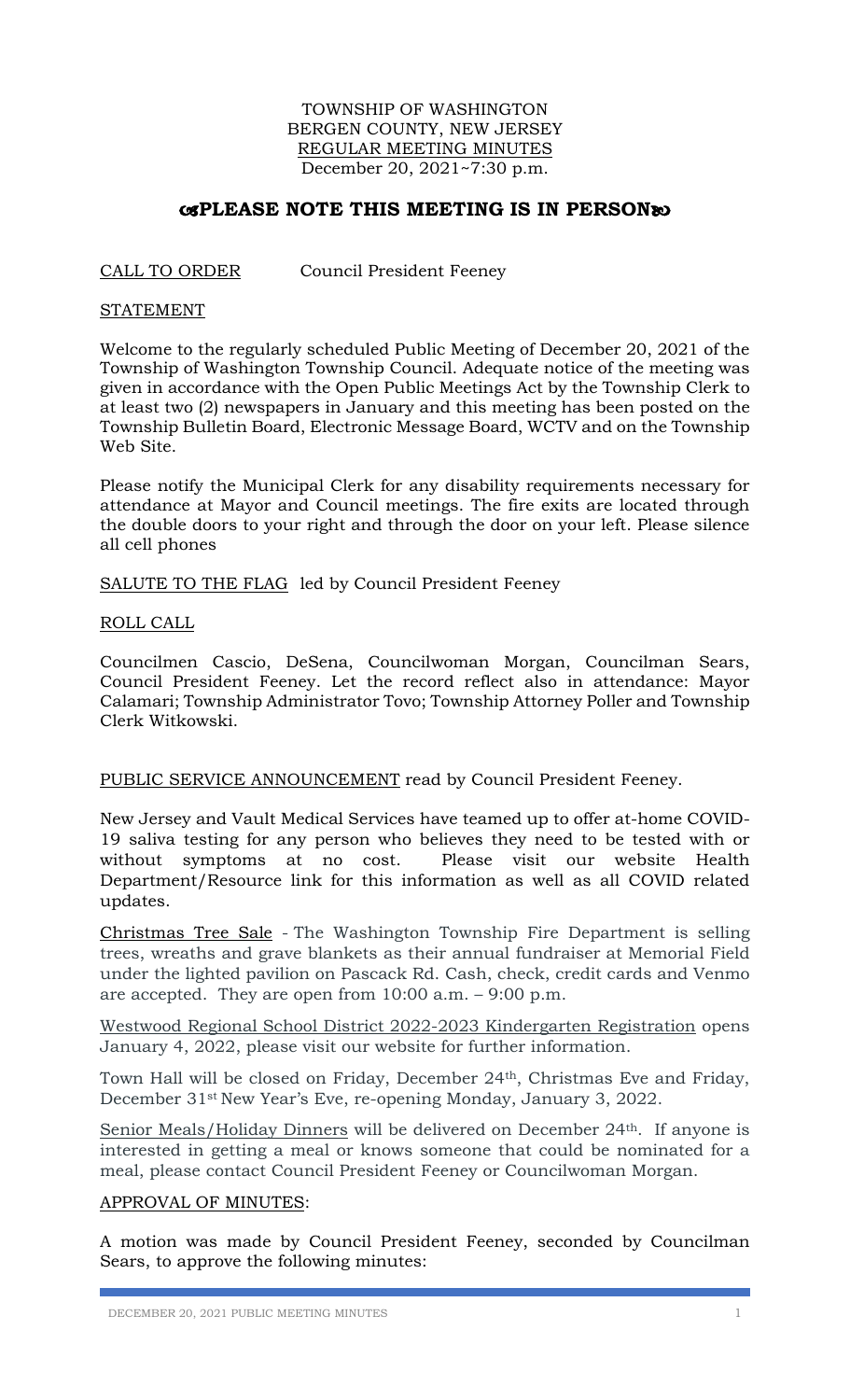October 4, 2021 Public Meeting Conference Meeting

Ayes: Councilmen Cascio, DeSena, Councilwoman Morgan, Councilman Sears, Council President Feeney. Nays: None.

A motion was made by Councilman DeSena, seconded by Councilman Sears, to approve the following minutes:

November 8, 2021 Public Meeting (sf) Conference Meeting (sf)

Ayes: Councilmen Cascio, DeSena, Councilwoman Morgan, Councilman Sears. Nays: None. Recuse: Council President Feeney.

GENERAL PUBLIC COMMENT (Limit to five (5) minutes)

A motion was made by Councilman DeSena, seconded by Councilman Sears to open the Public Comment.

Ayes: Councilmen Cascio, DeSena, Councilwoman Morgan, Councilman Sears, Council President Feeney.

Nays: None.

*No comments.* 

A motion was made by Council President Feeney, seconded by Councilman DeSena, to close the Public Comment.

Ayes: Councilmen Cascio, DeSena, Councilwoman Morgan, Councilman Sears, Council President Feeney.

Nays: None.

FOLLOW UP COMMENTS: None.

ORDINANCES:

Adoption, 2nd Reading:

ORDINANCE 21-17

AN ORDINANCE UNDER CHAPTER 87 OF THE CODE OF THE TOWNSHIP OF WASHINGTON SETTING FORTH THE RATE OF COMPENSATION OF THE LAND USE ADMINISTRATION IN SAID MUNICIPALITY FOR JANUARY 2021 TO MARCH 2021

A motion was made by Council President Feeney, seconded by Councilwoman Morgan, to approve Resolution No. 21-346 authorizing second reading and opening of public hearing for Ordinance No. 21-17.

Ayes: Councilmen Cascio, DeSena, Councilman Sears, Councilwoman Morgan, Council President Feeney. Nays: None.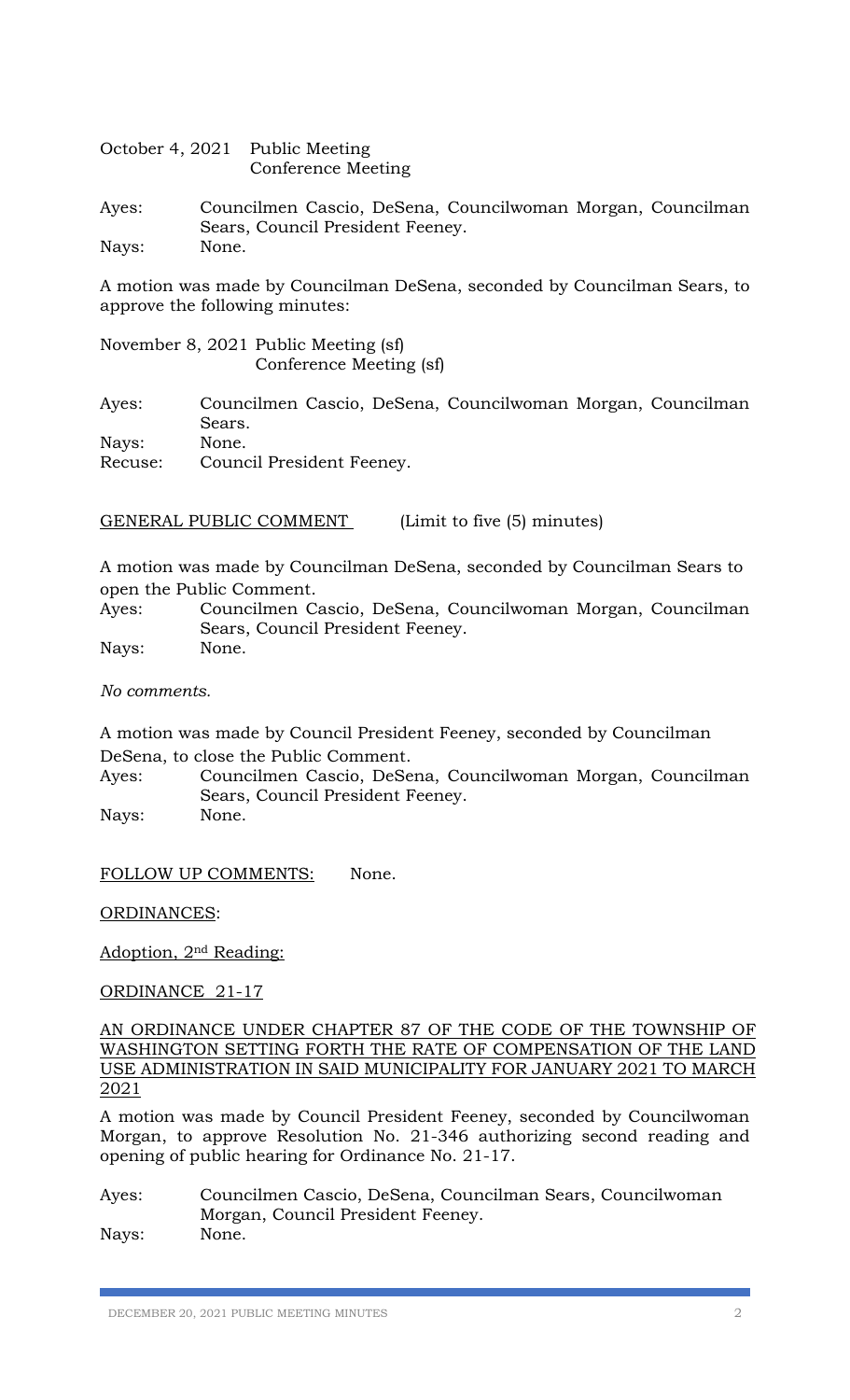## Resolution No. 21-346

BE AND IT IS RESOLVED, by the Township Council of the Township of Washington that Ordinance No. 21-17 entitled: AN ORDINANCE UNDER CHAPTER 87 OF THE CODE OF THE TOWNSHIP OF WASHINGTON SETTING FORTH THE RATE OF COMPENSATION OF THE LAND USE ADMINISTRATION IN SAID MUNICIPALITY FOR JANUARY 2021 TO MARCH 2021 be read on second reading and the public hearing be held thereon pursuant to law.

### *No comments.*

A motion was made by Council President Feeney, seconded by Councilman Sears, to close the Public Hearing on Ordinance No. 21-17.

Ayes: Councilmen Cascio, DeSena, Councilman Sears, Councilwoman Morgan, Council President Feeney.

Nays: None.

A motion was made by Council President Feeney, seconded by Councilman Sears, to adopt Ordinance No. 21-17.

- Ayes: Councilman Sears, Councilwoman Morgan, Council President Feeney.
- Nays: Councilmen Cascio, DeSena.

#### ORDINANCE 21-17

## AN ORDINANCE UNDER CHAPTER 87 OF THE CODE OF THE TOWNSHIP OF WASHINGTON SETTING FORTH THE RATE OF COMPENSATION OF THE LAND USE ADMINISTRATION IN SAID MUNICIPALITY FOR JANUARY 2021 TO MARCH 2021

BE IT ORDAINED, by the Township Council of the Township of Washington, in the County of Bergen, New Jersey that the compensation rates are hereby established for the Code Enforcement Official of the Township of Washington Land Use Administration for the January through March of the year 2021 as follows:

Land Use Department

Code Enforcement Official: \$6,240.00

Persons holding positions in the Land Use Administration as the Code Enforcement Official from January 1, 2021 through March 31, 2021 compensation at the 2020 rate of which he was hired.

1. Retroactivity – The provisions of this ordinance shall be retroactive to January 1, 2021 until March 31, 2021 at the salaries noted unless otherwise described.

2. All ordinances or any provisions of any ordinance inconsistent with the provisions of this ordinance except prior appropriations for this purpose herein stated, are hereby repealed as to such inconsistencies and not otherwise.

Introduction, 1st Reading: None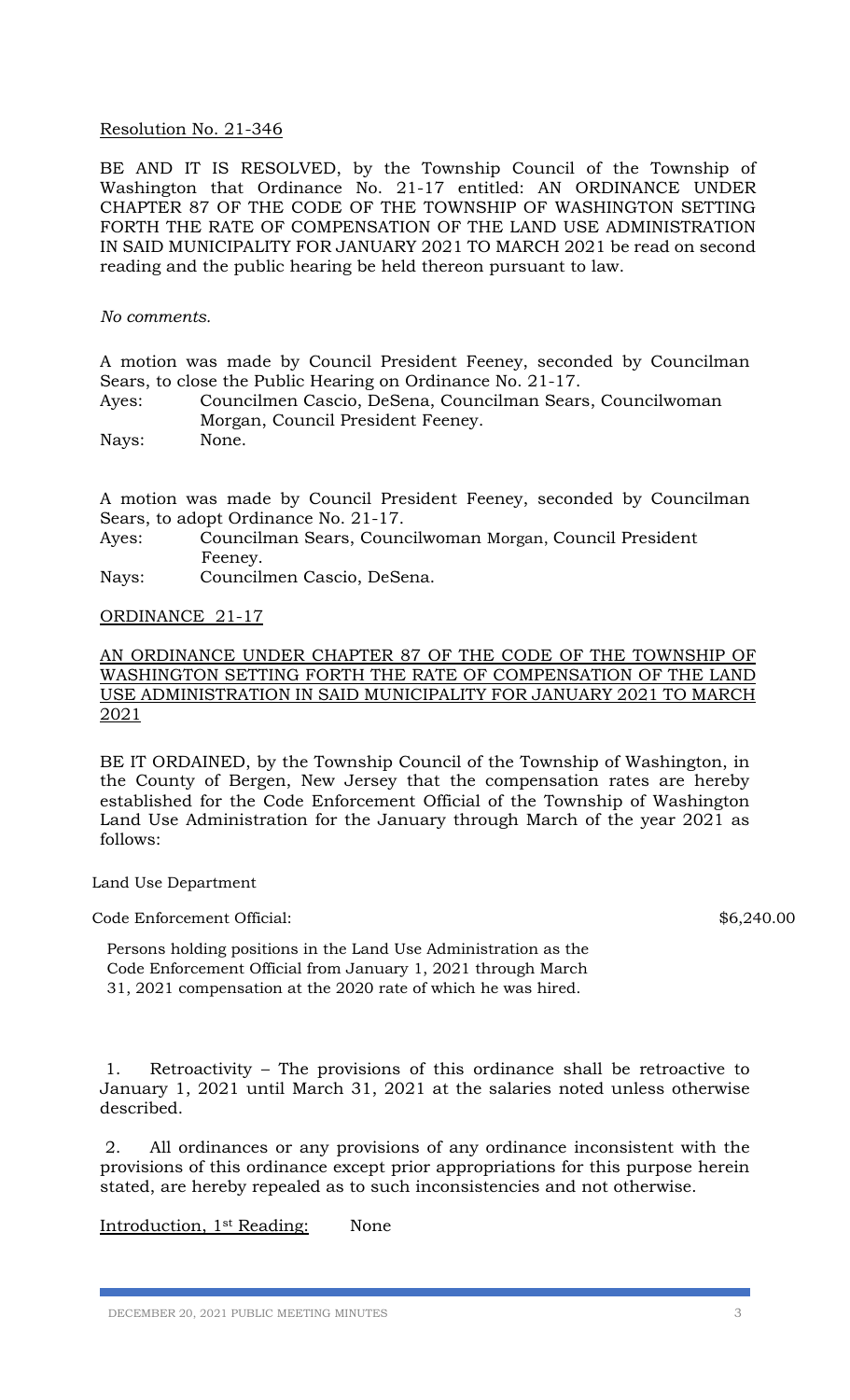## INDIVIDUAL RESOLUTION:

Resolution No. 21-347 2021 Transfer Resolution-December

A motion was made by Council President Feeney, seconded by Councilman Sears on Resolution No. 21-347

## *Discussion*:

Councilman DeSena asked are we short the \$19,250 due to overspending of those line items? Administrator Tovo replied that is one way to look at it, health/dental/life/accident, the reason for the increase is due to the opting in, you can either opt in or opt out, there is more opting in. Council President Feeney asked on the first line, is there any way to anticipate this during the budget process? Administrator Tovo replied we try to by building some extra money there, but there is no way to predict the opt in or opt out, as far as the computer software, we have seen some increases here due to COVID, more monies need to be put in at least for another year, the same thing applies to Admin/IT, the rest of the items are small, Police vacation buy-back is another item we do not know until January 1st. Council President Feeney verified the amounts.

Ayes: Councilwoman Morgan, Councilman Sears, Council President Feeney.

Nays: Councilmen Cascio, DeSena.

Attorney Poller stated four votes are needed. Council President Feeney asked what are the ramifications if this doesn't pass? Administrator Tovo replied the bills will not get paid. Council President Feeney asked if our bills are not paid, our credit rating drops, correct? Administrator Tovo replied yes, amongst other things. Council President Feeney asked will our insurance be cancelled for nonpayment? Administrator Tovo replied we will likely get penalties, he doesn't not exactly how much they would be. Council President Feeney stated by this not passing this will cost us more money. Administrator Tovo stated correct. Council President Feeney stated this is a Transfer of Appropriations, it is not increasing the budget, we are transferring money out from another line. Attorney Poller stated he will consult with the auditor tomorrow. Councilman Sears asked is he correct in stating that this is a decrease of \$3,000 from the original one? Council President Feeney replied yes, that is correct. Councilwoman Morgan stated in one of the emails that Council received, a resident did ask if a member votes "no" they would like to know why, would either Councilman Cascio or Councilman DeSena like to explain why they voted they way they did, it is a matter of covering our bills, the monies are there, we are budgeting it. Councilman Cascio stated Mr. Kalish did ask that at last meeting, but Council President Feeney did indicate we do not have to explain why we vote the way we vote. Council President Feeney stated we are sitting here as Council trying to collaborate to pay our bills, because if we do not pay our bills, the insurance company will fine us penalties which will exceed our budget line, these monies have already been budgeted, it is transferring monies, doesn't cost the taxpayers any money at all. Councilman DeSena stated up to five minutes ago, the resolution was for \$22,900, now all of a sudden it is negative \$3,000, no explanation why, Administrator Tovo stated yes, we did overspend on these line items. Administrator Tovo stated he didn't say that, no one asked why there was a reduction to the original transfer list. Council President Feeney asked Councilman DeSena why didn't he ask that? Administrator Tovo asked would Councilman DeSena like an explanation?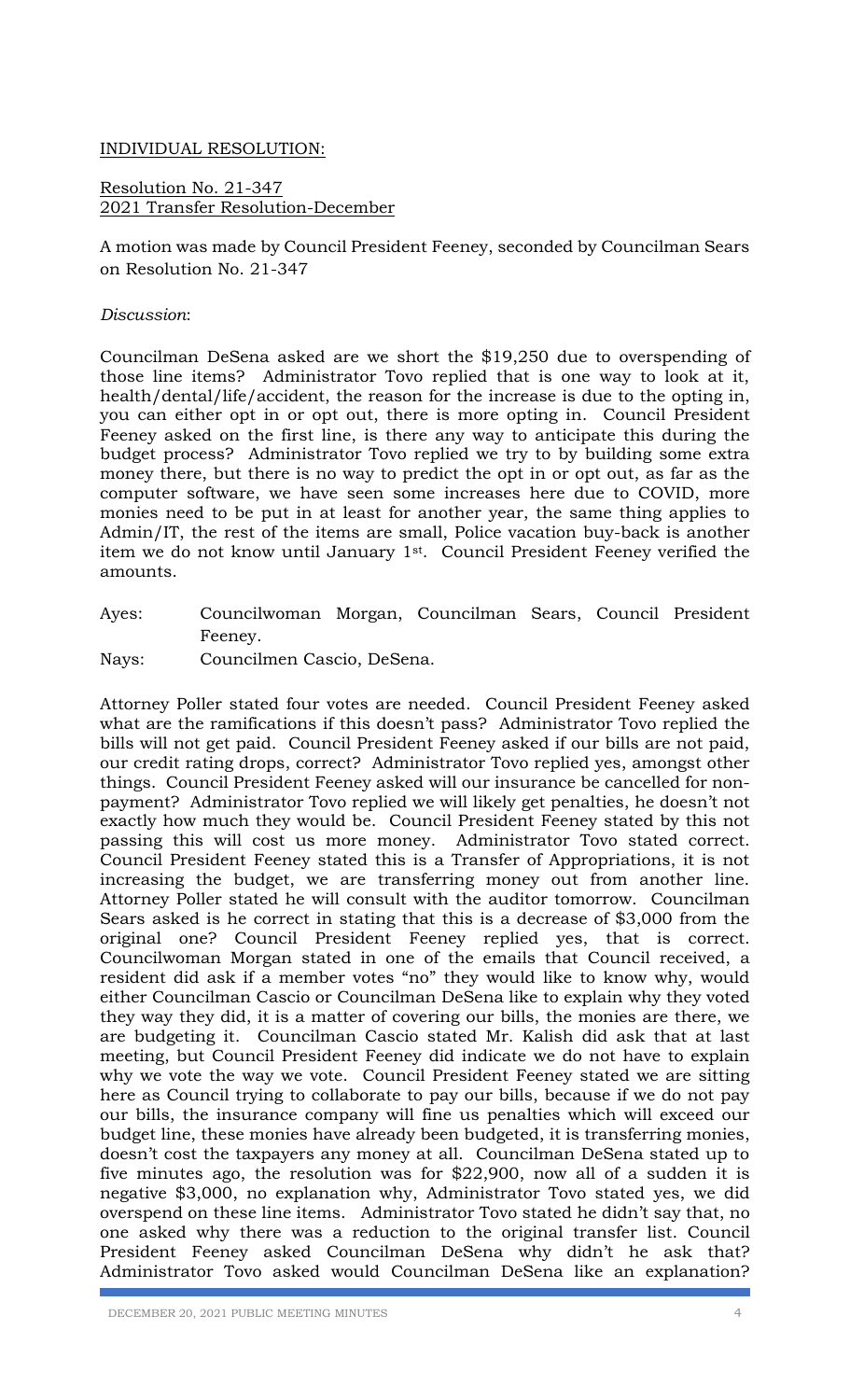Councilman DeSena replied no. Council President Feeney it is a perfectly reasonable question to ask. Councilwoman Morgan stated she understands we did get a change, but if that is the reason Councilman DeSena voted "no" he has an opportunity to ask the question, which may or may not change his vote. Councilman Cascio stated the reason he voted "no" is that eight lines were overspent, the bottom line is if you do not have the funds, don't spend it. Council President Feeney stated regarding the police buy back, you don't know what those numbers are until January, more people put in that were not accounted for, looking at the contract, there is no way to account for this, every year when there is a police buyback, whether it is overspending or not, your vote is "no." Councilman DeSena stated two weeks ago we voted "yes" on the budget transfers, why wasn't this included, because no one is watching it, we could have done this two weeks ago. Council President Feeney asked does it cost the Township more money to do a budget transfer? Administrator Tovo replied it does not, it is very common that we do more than one transfer per year. Councilwoman Morgan stated when we do the budget, we cut it down so much, then we realize we didn't budget enough, we have to be mindful when we are doing the budget. Councilman DeSena stated he has no problem with police buybacks, you cannot account for the number, as well as the health/dental/accident, but the other ones we should know, we are exceeding the budgeted amount. Administrator Tovo stated the police buyback and medical were not in at the time of the first transfer, they have since come in, thus we have a shortage we need more transfers. Council President Feeney asked is there an explanation for the Admin/Computer software? Administrator Tovo replied the IT Software/Services was a direct product of the staff becoming more efficient during COVID, using more services presents the use of more software, we didn't expect 2021 to be as adverse as 2020, but it has been, we are hoping to see that issue resolve itself in 2022. Council President Feeney asked how about the postage? Administrator Tovo replied the postage has been a moving target every year, we have gone up, down, we are not mailing anything out that we don't need to, regarding the copier we pay per copier, he cannot comment on legal services. Councilman DeSena asked when can someone buy into the health/dental/life/accident program? Administrator Tovo replied an employee can opt in any time of the year, if you opt in our medical plan, you want to switch to another one, open enrollment applies, as an example a life changing event lost coverage, your spouses coverage increased you want to switch to a lower amount you can opt in. Mayor Calamari stated during budget time we are going to have to assume that the entire Police Force is going to want to sell back their vacation time, we need to remember that at budget time, we cannot cut to the minimum and then vote against budget transfers. Councilman DeSena stated that is a valid point, in 2021 we accounted for all of the Police Department's vacation time, is that correct. Mayor Calamari replied we are transferring from salaries "Other than Chief" so yes, but we have to move it from line-item A to line-item B. Councilman DeSena stated you cannot account for the salaries and benefits, because you do not know what those numbers are going to be, but the other ones can be accounted for. Council President Feeney asked does the Police Department accrue vacation time any other way? Administrator Tovo replied there is only one option for them to accrue and sell back vacation time, every year the Command Staff does an evaluation of historic sellbacks and projected sellbacks in speaking with employees, but it is still only an estimate, his recommendation to Council is to account for 100% of sell back. Mayor Calamari stated Council does not give us that choice when we present the budget to do it that way. Councilman DeSena stated that would come out of the Salary and Wage line, those monies need to be accounted for somewhere, you have to account for their vacation in their salaries, if they take the week off you pay them a week of salary, if that person states he doesn't want to take that week off, pay me the money for it. Administrator Tovo stated it could be put in the one line. Council President Feeney stated if they work that week, they get paid for that week at double the salary if there is a buyback at the end of the year, it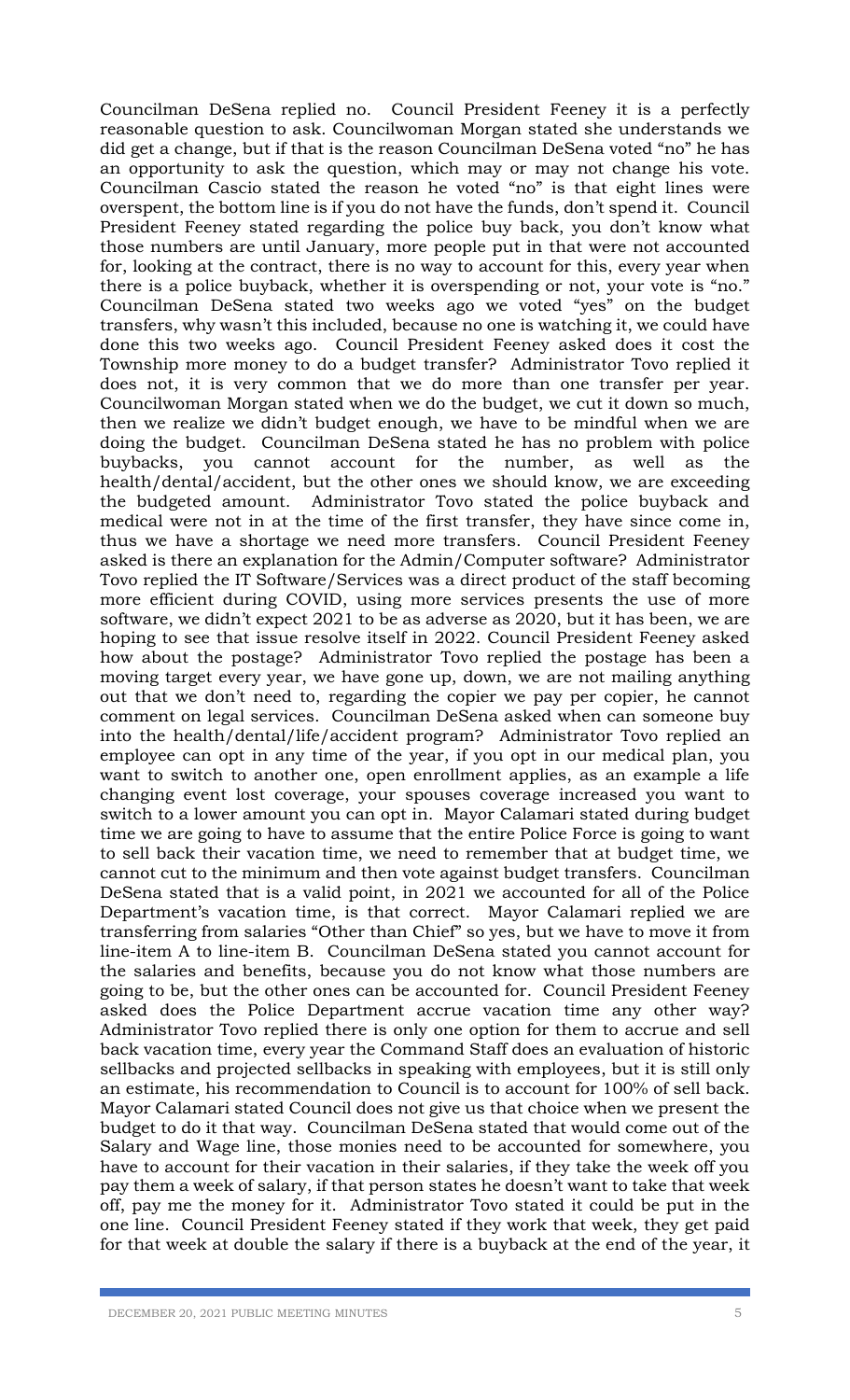is unpredictable. Attorney Poller will advise Council on Resolution No. 21-347.

## Resolution No. 21-347 2021 Transfer Resolution-December **TABLED**

WHEREAS, N.J.S.A. 40A:4-58 authorizes the transfer of appropriations during the last two months of any fiscal year, to expend money for any of the purposes specified in the prior year's budget an amount in excess of the respective sums appropriated and encumbered therefore and there shall be an excess in an appropriation over and above the amount deemed to be necessary to fulfill the purpose, the governing body may by Resolution, adopted by not less than 2/3 votes of the full membership thereof, transfer the amount of such excess to those appropriations deemed to be insufficient;

NOW, THEREFORE BE IT RESOLVED, by the Township Council of the Township of Washington that the Deputy Treasurer be and is hereby authorized to make the following transfers in the 2021 Current Fund Budget Appropriations.

| Transfer for 12/20/21 Meeting    |                           | <b>Transfer In</b> | <b>Transfer Out</b> |
|----------------------------------|---------------------------|--------------------|---------------------|
| Health, Dental, Life & Accident  | 1-01-23-220-000           | \$8,000.00         |                     |
| Admin-Computer Software          | 1-01-20-100-810           | \$2,000.00         |                     |
| Admin-Postage                    | 1-01-20-100-220           | \$500.00           |                     |
| <b>Admin-IT Services</b>         | 1-01-20-103-200           | \$4,000.00         |                     |
| Admin-Telephone                  | 1-01-31-440-603           | \$500.00           |                     |
| Admin-Copy Machine               | 1-01-20-100-290           | \$250.00           |                     |
| Dept of Law-Other Legal Services | 1-01-20-155-260           | \$1,500.00         |                     |
| Police-Vacation Buyback          | 1-01-25-240-160           | \$2,500.00         |                     |
| Police-Salaries other than Chief | $1 - 01 - 25 - 240 - 110$ |                    | \$19,250.00         |
|                                  |                           |                    |                     |
| <b>Totals</b>                    |                           | \$19,250.00        | \$19,250.00         |

# RESOLUTIONS/CONSENT AGENDA

The following items have been determined to have the unanimous consent of Council and will be enacted in one motion. Should any item require independent consideration, any Council Member may have such item removed from the Consent Agenda.

Council President Feeney asks, does anyone have any resolution(s) to be removed from consent agenda for discussion?

Council President Feeney, Councilwoman Morgan and Councilman Sears request Resolution No. 21-348.

A motion was made by Council President Feeney, seconded by Councilman DeSena, to approve the Consent Agenda, with the exception of Resolution No. 21-348.

Ayes: Councilmen Cascio, DeSena, Councilwoman Morgan, Councilman Sears, Council President Feeney.

Nays: None.

Resolution No. 21-349 Authorize Shared Service Agreement with the County of Bergen for County Road Resurfacing Program

WHEREAS, the Uniform Shared Services and Consolidation Act, *N.J.S.A. 40A:65- 1 et seq.* (the "Act"), authorizes local units of this State to enter into agreements with any other local unit or units to provide or receive any service that each local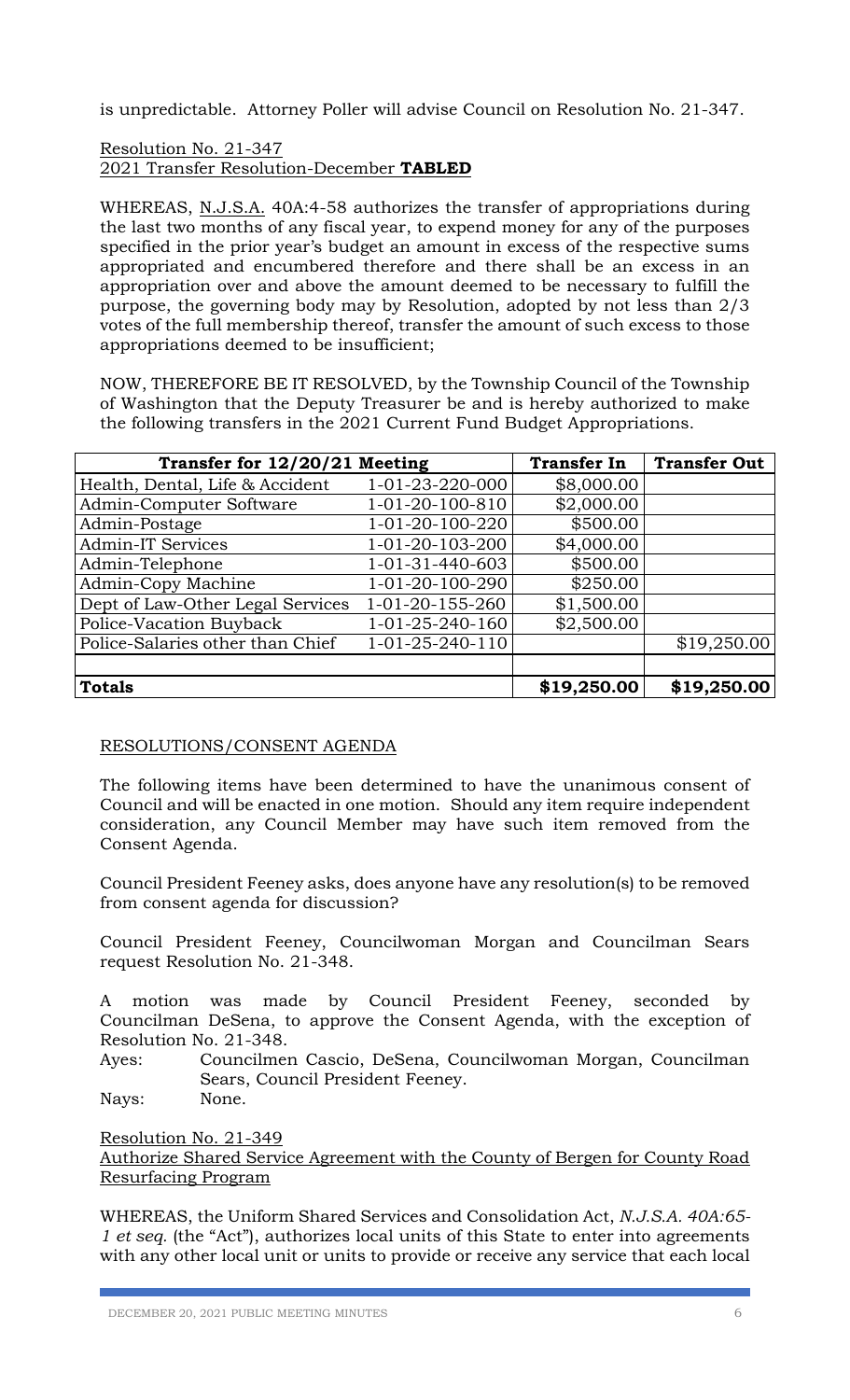unit participating in the agreement is empowered to provide or receive in its own jurisdiction; and

WHEREAS, the County of Bergen (the "County") has authorized a shared services agreement between the County and the Township of Washington (the "Township") in connection with the County's Road Resurfacing Program affecting County roads within the Township (the "Service"); and

WHEREAS, the Township and the County desire to enter into a shared services agreement to provide the Service to the Township, and the County has proposed a shared services agreement to effectuate said shared service, a copy of which is on file with the Township Clerk; and

WHEREAS, the Township has determined that entering into such shared services agreement is in the best interest of the Township;

NOW, THEREFORE, BE IT RESOLVED by the Township Council of the Township of Washington, County of Bergen, New Jersey, that the subject shared services agreement is approved and the mayor is hereby authorized to execute the County Road Resurfacing Program Agreement with the County pursuant to this Resolution;

BE IT FURTHER RESOLVED that the Township Clerk shall transmit a certified copy of this Resolution to the County of Bergen.

## Resolution No. 21-350

Authorize the Police Department to participate in the Defense Logistics Agency, Law Enforcement Support Office, 1033 Program

WHEREAS, the United States Congress authorized the Defense Logistics Agency (DLA) Law Enforcement Support Office (LESO) 1033 Program to make use of excess Department of Defense personal property by making that personal property available to municipal, county and State law enforcement agencies (LEAs); and

WHEREAS, DLA rules mandate that all equipment acquired through the 1033 Program remain under the control of the requesting LEA; and

WHEREAS, participation in the 1033 Program allows municipal and county LEAs to obtain property they might not otherwise be able to afford in order to enhance community preparedness, response, and resiliency; and

WHEREAS, although property is provided through the 1033 Program at no cost to municipal and county LEAs, these entities are responsible for the costs associated with delivery, maintenance, fueling, and upkeep of the property, and for specialized training on the operation of any acquired property; and

WHEREAS, N.J.S.A. 40A:5‐30.2 requires that the governing body of the municipality or county approve, by a majority of the full membership, both enrollment in, and the acquisition of any property through, the 1033 Program; and

NOW, THEREFORE BE IT RESOLVED by the Township Council (Bergen County), that the TOWNSHIP OF WASHINGTON POLICE DEPARTMENT is hereby authorized to enroll in the 1033 Program for no more than a one‐year period, with authorization to participate terminating on December 31 of the current calendar year from January 1, 2022 to December 31, 2022; and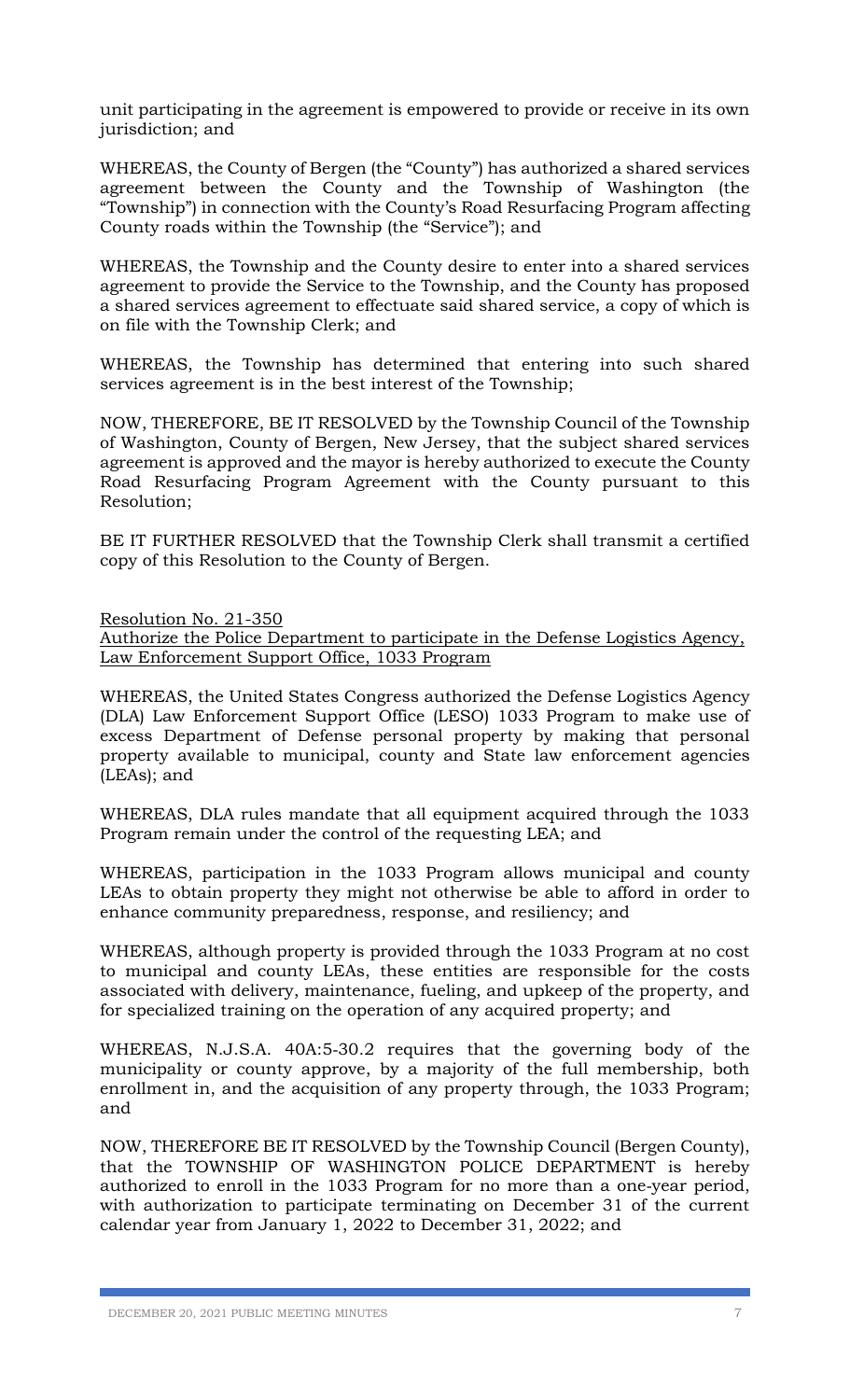NOW, THEREFORE BE IT FURTHER RESOLVED that TOWNSHIP OF WASHINGTON POLICE DEPARTMENT *LEA* is hereby authorized to acquire items of non‐controlled property designated "DEMIL A," which may include: office supplies, office furniture, computers, electronic equipment, generators, field packs, non‐military vehicles, clothing, traffic and transit signal systems, exercise equipment, farming and moving equipment, storage devices and containers, tools, medical and first aid equipment and supplies, personal protection equipment and supplies, construction materials, lighting supplies, beds and sleeping mats, wet and cold weather equipment and supplies, respirators, binoculars, and any other supplies or equipment of a non‐military nature identified by the LEA, if it shall become available in the period of time for which this resolution authorizes, based on the needs of the TOWNSHIP OF WASHINGTON POLICE DEPARTMENT *LEA*, without restriction; and

NOW, THEREFORE BE IT FURTHER RESOLVED that TOWNSHIP OF WASHINGTON POLICE DEPARTMENT *LEA* is hereby authorized to acquire the following "DEMIL B through Q" property, if it shall become available in the period of time for which this resolution authorizes: (1) Automobile, sedan, (1) Automobile, wagon, (1) Breaching ram, (3) Carrier, Cargo, (1) Carrier, Command Post, (3) Truck, cargo, (10) Truck, carryall, (2) Truck, command reconnaissance, (2) Truck, dump, (3) Truck, maintenance, (2) Truck, panel, (2) Truck, stake, (10) Truck, utility, (3)Truck, van, (5) Utility Vehicle, (3) off road, (1) Helmet, police, (1) Helmet, safety, (5) Light Armored *Vehicle*; and

BE IT FURTHER RESOLVED that the TOWNSHIP OF WASHINGTON POLICE DEPARTMENT *LEA Official* shall develop and implement a full training plan and policy for the maintenance and use of the acquired property; and

BE IT FURTHER RESOLVED that the TOWNSHIP OF WASHINGTON POLICE DEPARTMENT *LEA* shall provide a quarterly accounting of all property obtained through the 1033 Program which shall be available to the public upon request; and

BE IT FURTHER RESOLVED that this resolution shall take effect immediately and shall be valid to authorize requests to acquire "DEMIL A" property and "DEMIL B through Q" property that may be made available through the 1033 Program during the period of time for which this resolution authorizes; with Program participation and all property request authorization terminating on December 31st of the current calendar year from January 1, 2022 to December 31, 2022.

## Resolution No. 21-351 Authorize execution of Shared Service Agreement with Borough of Paramus for Vehicle Maintenance for year 2022

WHEREAS, the Uniform Shared Services and Consolidation Act (N.J.S.A. 40a:65-1 et seq.) promotes the broad use of shared services as technique to reduce local expenses funded by property tax payers; and

WHEREAS, the Uniform Shared Services and Consolidation Act (N.J.S.A. 40a:65-1 et seq.) allows for any local unit to enter into an agreement with any other local units or units to provide or receive any services that each local participating in the Agreement is empowered to provide or receive within its own jurisdiction; and

WHEREAS, the Township of Washington (the "Township") has a need for maintenance and repair services with respect to its vehicles and the Borough of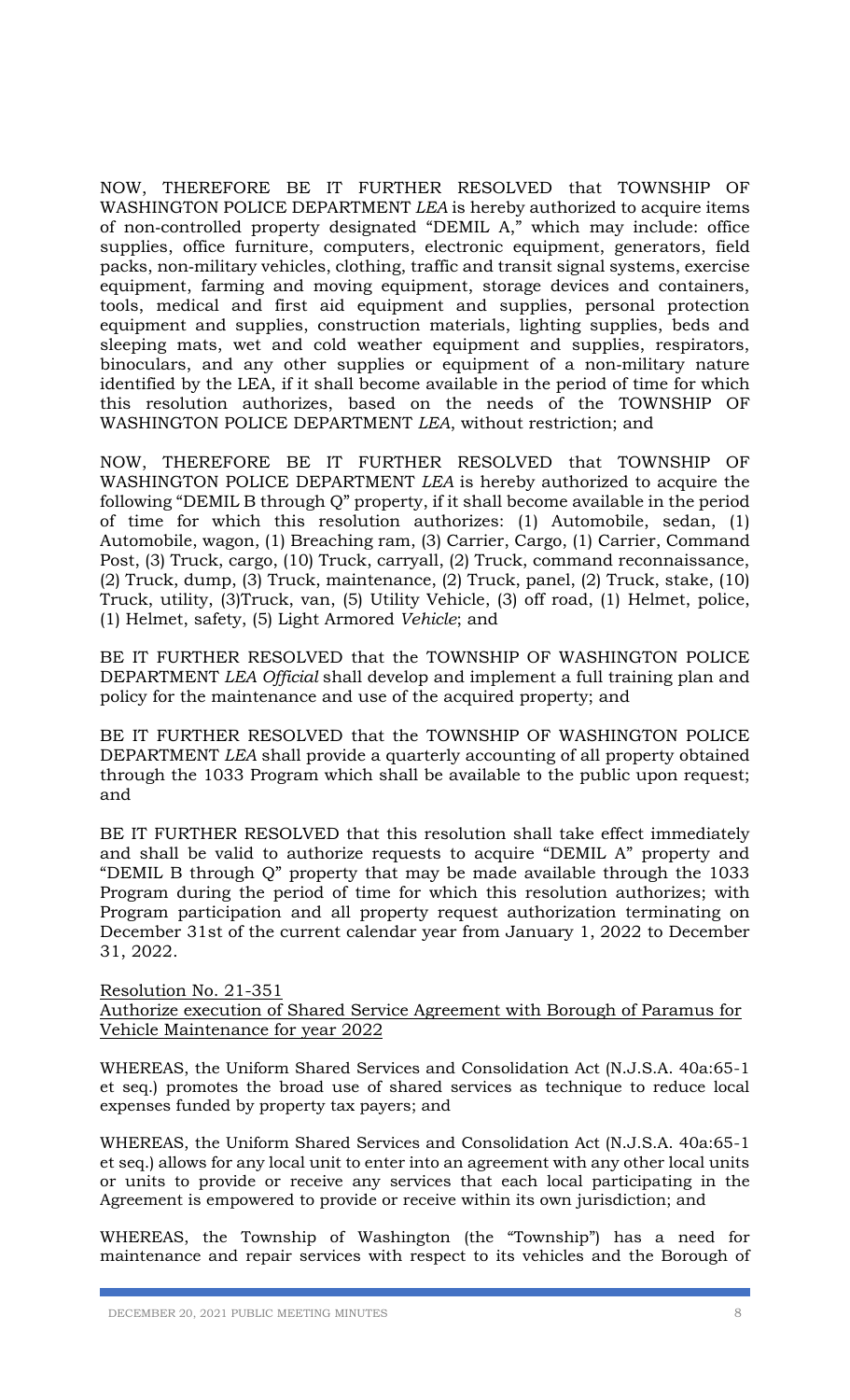Paramus ("Paramus") has the personnel and equipment necessary to provide such vehicle maintenance and repair service for the Township; and

WHEREAS, Paramus and the Township seek to enter into a Shared Service Agreement for vehicle maintenance whereby Paramus would provide to the Township such vehicle maintenance and repair services.

NOW, THEREFORE, BE IT RESOLVED, by the Township Council of the Township of Washington, that the Township approved of the proposed shared services agreement as referenced herein between the Township and Paramus, a copy of which is on file with the Township;

BE IT FURTHER RESOLVED, that the mayor is hereby authorized to execute shared services agreement with Paramus for the above stated purpose.

Resolution No. 21-352

Authorize execution of Interlocal Agreement with the Borough of Paramus for Street Sweeping Services for year 2022

WHEREAS, the Borough of Paramus and the Township of Washington seek to renew an Interlocal Agreement wherein the Borough of Paramus will provide Street Sweeping Services for the Township of Washington; and

WHEREAS, the Mayor and Council deems it to be in the best interest of the Township of Washington to renew an Interlocal Agreement with the Borough of Paramus for Street Sweeping Services.

NOW THEREFORE BE IT RESOLVED, that the Council of the Township of Washington hereby authorize the mayor to execute the required Shared Services Agreement with the Borough of Paramus for Street Sweeping Services for the 2022 calendar year.

Resolution No. 21-353 Authorize 2022 Towing Services

WHEREAS, N.J.S.A. 40:48-2.49 the Township to regulate the business of removal and storage of motor vehicles and to set rates and charges for the same; and

WHEREAS, pursuant to Chapter 233, Article XI application is being made to the Township of Washington for approval to provide towing services when called by the Police Department; and

WHEREAS, applications were made and review thereof were conducted by the police, application fees were received and insurance certificates as required were provided; and

NOW, THEREFORE, BE IT RESOLVED by the Township Council of the Township of Washington, County of Bergen, New Jersey, that the following applications were approved for towing services for the calendar year 2022:

- Brookside Towing Corp, 1 Emerson Plaza East, Emerson New Jersey
- Emerson Towing, LLC, 23 Chestnut Street, Emerson, New Jersey
- Rich's Automotive, 50 Chestnut Street, Emerson, New Jersey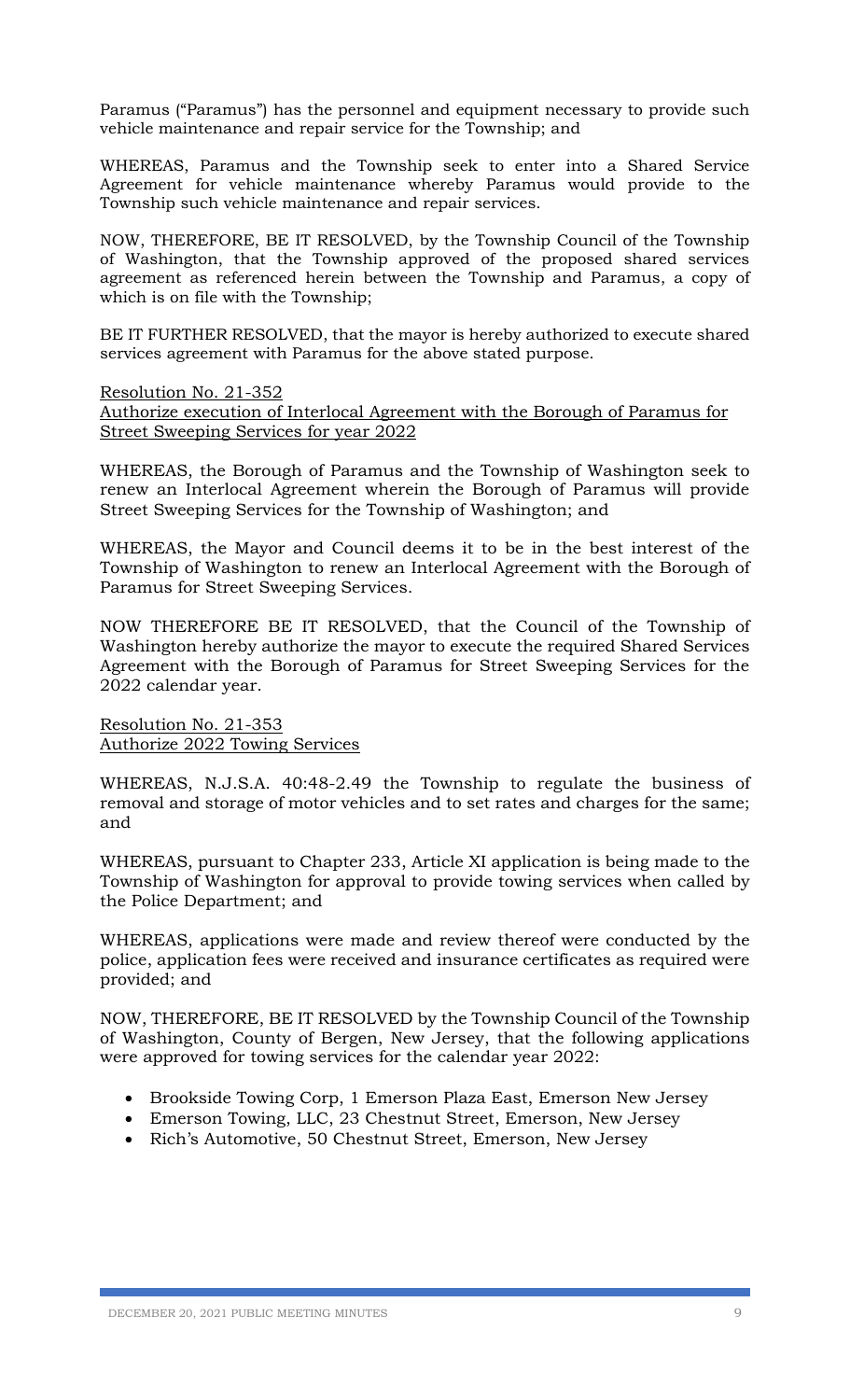## RESOLUTIONS REMOVED FROM CONSENT AGENDA

Resolution No. 21-348 Authorize payment of bills December 2, 2021 to December 16, 2021

A motion was made by Council President Feeney, seconded by Councilwoman Morgan on Resolution No. 21-348.

## *Discussion:*

Councilwoman Morgan stated on page 3, of the Edmunds printout, Emergency Services Building, \$458,238.20, Councilwoman Feeney and myself had both spoken separately to Mr. Conley, just so she understands this is an encumbered amount, these monies are being held, as items are completed, the amount is paid, is that correct? Administrator Tovo replied correct, the monies are being held in escrow, as work is either completed, material is delivered to the site, that portion is paid, draws down from the amount being held. Council President Feeney asked how much is left to be paid out, 1.9 million? Administrator Tovo replied about 1.7 million. Councilwoman Morgan asked on page 4, the flooring/furnish and install for Town Hall, \$3,099, where is that being done? Administrator Tovo replied the flooring in the Senior Center was stripped and resurfaced, the carpeting in the Court Room was cleaned. Councilwoman Morgan asked on page 9, the \$10,062, which is a deposit for two dugouts at Sherry and two at Gardner, it is her understanding we are waiting for a Purchase Order to start? Administrator Tovo replied no, the material was purchased by the contractor, therefore they were paid the \$10,000, due to weather they cannot start the majority of the project, it will start in the Spring, this was part of a larger project, the dug outs for the Field House at Memorial Field, the original pricing omitted a few items, they are prohibited to do both, so we are doing just the dugouts approximately \$42,000 this year, we will revisit the Field House in 2022. Councilwoman Morgan asked on page 10, Christopher Meyer, \$5,100, various improvements ADA Ramps, who is this person? Administrator Tovo replied it is definitely part of the Road Program, he will check with Boswell, it may be for a consultant or a third-party inspector. Council President Feeney asked on page 10, iPads for the Fire Department, is that part of a program? Administrator Tovo replied the purchase amounts are part of a special promotional program, there was some funds left in "Operating" this year, the hierarchy of the Fire Department requested/decided to purchase the iPads, they will be used for a variety of purposes, from operations, training, staffing, etc., it will also help them use better software out in the field. Councilwoman Morgan asked on page 12, "Certified Speedometer" \$385, this is for calibrations for Police Vehicles. Administrator Tovo replied it is for the police vehicles, six vehicles, there is no need to do this at all, it was started years ago, pacing of the vehicles, he did discuss this with the Chief, he believes this will stop sometime in 2022. Councilwoman Morgan asked on page 13, Dog Park Site, \$489, was this to scope out the location by Boswell? Administrator Tovo replied he will check on it, just because we are not seeing any activity on projects it doesn't mean there is no work being done, there might be some proving to the County. Councilwoman DeSena asked on page 2, two months ago we asked for the conceptual design for the DPW Building, monies have been spent, Council has not seen a conceptual design, as he understands it the DPW members have seen it. Administrator Tovo stated the DPW members have seen it, but with any conceptual it does need to be tweaked, once those are completed, the plan will then be brought to the Council for review. Council President Feeney requested the \$5,100 for Meyers be pulled. Administrator Tovo stated he pretty sure he knows what it is for, but he will verify and get back to Council. Council President Feeney stated we are approving the Bill List, with the exception of the \$5,100 for Christopher Meyer.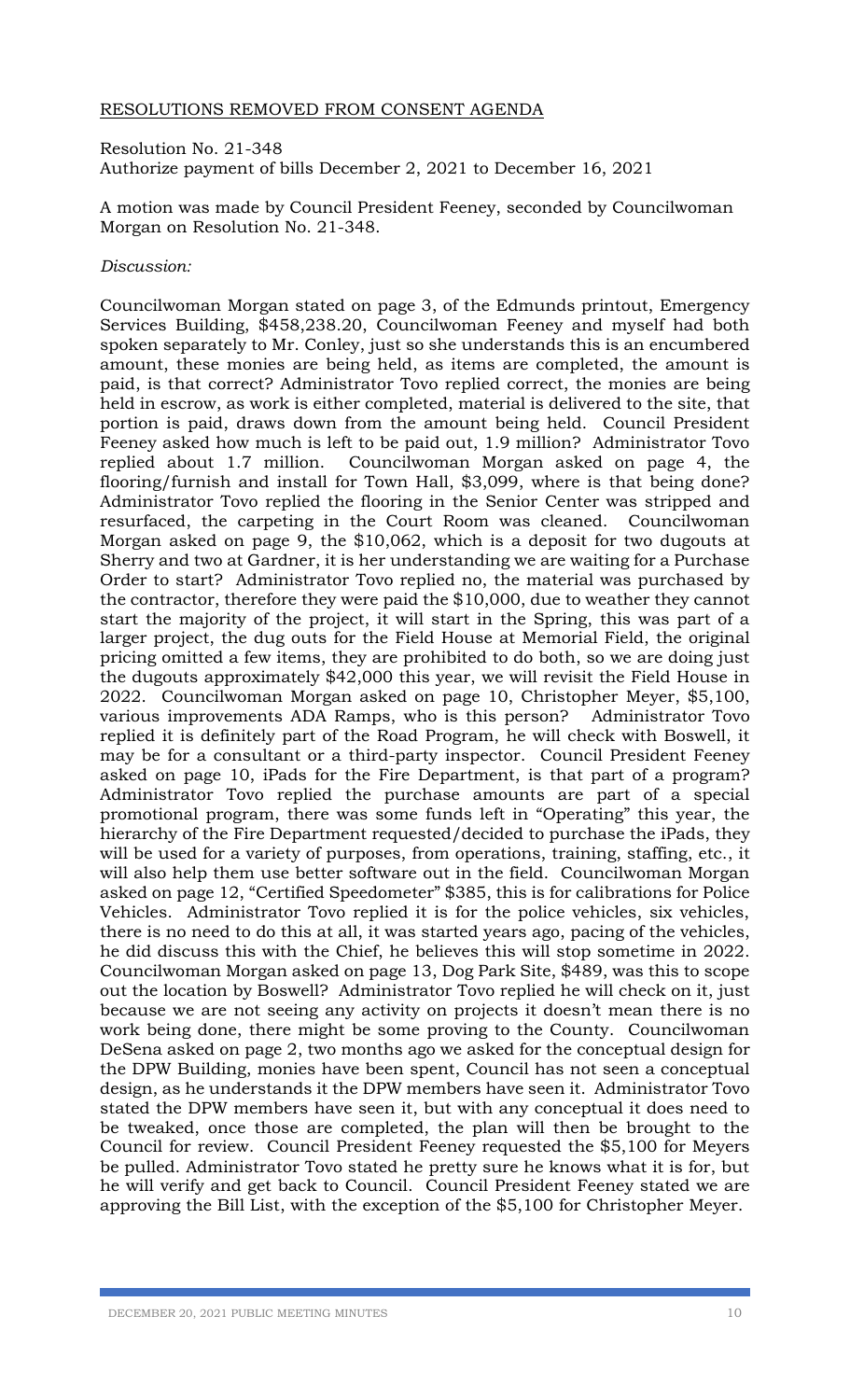# Ayes: Councilman Cascio, Councilwoman Morgan, Councilman Sears, Council President Feeney. Nays: Councilman DeSena.

Resolution No. 21-348 Authorize payment of bills December 2, 2021 to December 16, 2021

BE IT RESOLVED, by the Township Council of the Township of Washington as per Ordinance No. 19-25, § 7-61 Payment of claims; expenditures, the list of claims below have been reviewed and approved by the Department Head, Township Administrator, Mayor and Chief Financial Officer; and

BE IT FURTHER RESOLVED, that the Treasurer is hereby authorized to pay the following list of bills, representing the time frame of  $12/2/21-12/16/2021$ :

| <b>TOTAL</b> | 2020 Reserve        | \$35.36             |                |
|--------------|---------------------|---------------------|----------------|
| <b>TOTAL</b> | 2021 Current        | \$193,716.02        |                |
| <b>TOTAL</b> | Capital Fund        | \$1,270,831.48      |                |
| <b>TOTAL</b> | Animal Control      | \$967.20            |                |
| <b>TOTAL</b> | Grant Fund          | \$0.00              |                |
| <b>TOTAL</b> | Trust Fund          | \$12,118.11         |                |
| <b>TOTAL</b> | <b>Escrow Trust</b> | \$29,838.95         |                |
|              |                     | <b>GRAND TOTAL:</b> | \$1,507,507.12 |
|              |                     |                     |                |

BE IT FURTHER RESOLVED, that the following claims have been paid by the Treasurer prior to the Bill List Resolution, as per Ordinance No. 19-25, since the last bill list was submitted:

| TOTAL        | TOWNSHIP OF WASHINGTON LIBRARY | 568.50      |
|--------------|--------------------------------|-------------|
| <b>TOTAL</b> |                                | \$51,568.50 |

| <b>Vendor Name</b>                    | <b>Description</b>              | <b>Amount</b> | <b>Check Id</b> |
|---------------------------------------|---------------------------------|---------------|-----------------|
| <b>BULDO CONTAINER &amp; DISPOSAL</b> | 2021 CURBSIDE RECYCLING         | 13,975.00     | 40634           |
| <b>INTERGLOBE COMMUNICATIONS INC</b>  | 2021 TELEPHONE-MUNICIPAL COURT  | 125.00        | 40693           |
| <b>INTERGLOBE COMMUNICATIONS INC</b>  | <b>2021 TELEPHONES</b>          | 571.12        | 40693           |
| INTERGLOBE COMMUNICATIONS INC         | 2021 TELEPHONES                 | 2,544.00      | 40693           |
| INTERGLOBE COMMUNICATIONS INC         | 2021 TELEPHONES                 | 570.58        | 40693           |
| INTERGLOBE COMMUNICATIONS INC         | <b>2021 TELEPHONES</b>          | 2,560.12      | 40693           |
| INTERGLOBE COMMUNICATIONS INC         | 2021 TELEPHONE-MUNICIPAL COURT  | 125.00        | 40693           |
| ACTION DATA SERVICES INC.             | 2021 PAYROLL PROCESSING         | 347.42        | 40658           |
| ACTION DATA SERVICES INC.             | 2021 PAYROLL PROCESSING         | 279.17        | 40658           |
| AVAYA, INC./ CIT                      | 2021-TELEPHONE LEASING          | 498.80        | 40641           |
| <b>FUJITEC NEW YORK</b>               | 2021 ELEVATORS: DEC             | 318.27        | 40650           |
| LINDE GAS & EQUIPMENT INC.            | 2021-CYLINDER RENT I# 65745525  | 1.02          | 40631           |
| LINDE GAS & EQUIPMENT INC.            | 2021-CYLINDER RENT I# 67542282  | 12.31         | 40631           |
| RICOH USA, INC                        | POLICE COPIER LEASE             | 135.36        | 40672           |
| <b>VERIZON WIRELESS</b>               | 2021 POLICE - 582613130-00001   | 266.29        | 40635           |
| <b>GLD ASSOCIATES, INC</b>            | <b>GRANT WRITING - 2021 NOV</b> | 2,500.00      | 40687           |
| <b>OPTIMUM</b>                        | 2021 - CABLE SERVICE - DMF      | 38.80         | 40654           |
| <b>OPTIMUM</b>                        | 2021 - CABLE SERVICE - POLICE   | 38.80         | 40654           |
| <b>OPTIMUM</b>                        | 2021 - CABLE SERVICE - ADMIN    | 38.80         | 40654           |
| <b>MOTOROLA SOLUTIONS</b>             | <b>Body Worn Cameras</b>        | 85,686.00     | 3637            |
| RICOH USA, INC                        | <b>CLERK COPIER-RETURN</b>      | 202.00        | 40672           |
| RICOH USA, INC                        | <b>CLERK COPIER-COPIES</b>      | 0.97          | 40672           |
|                                       |                                 |               |                 |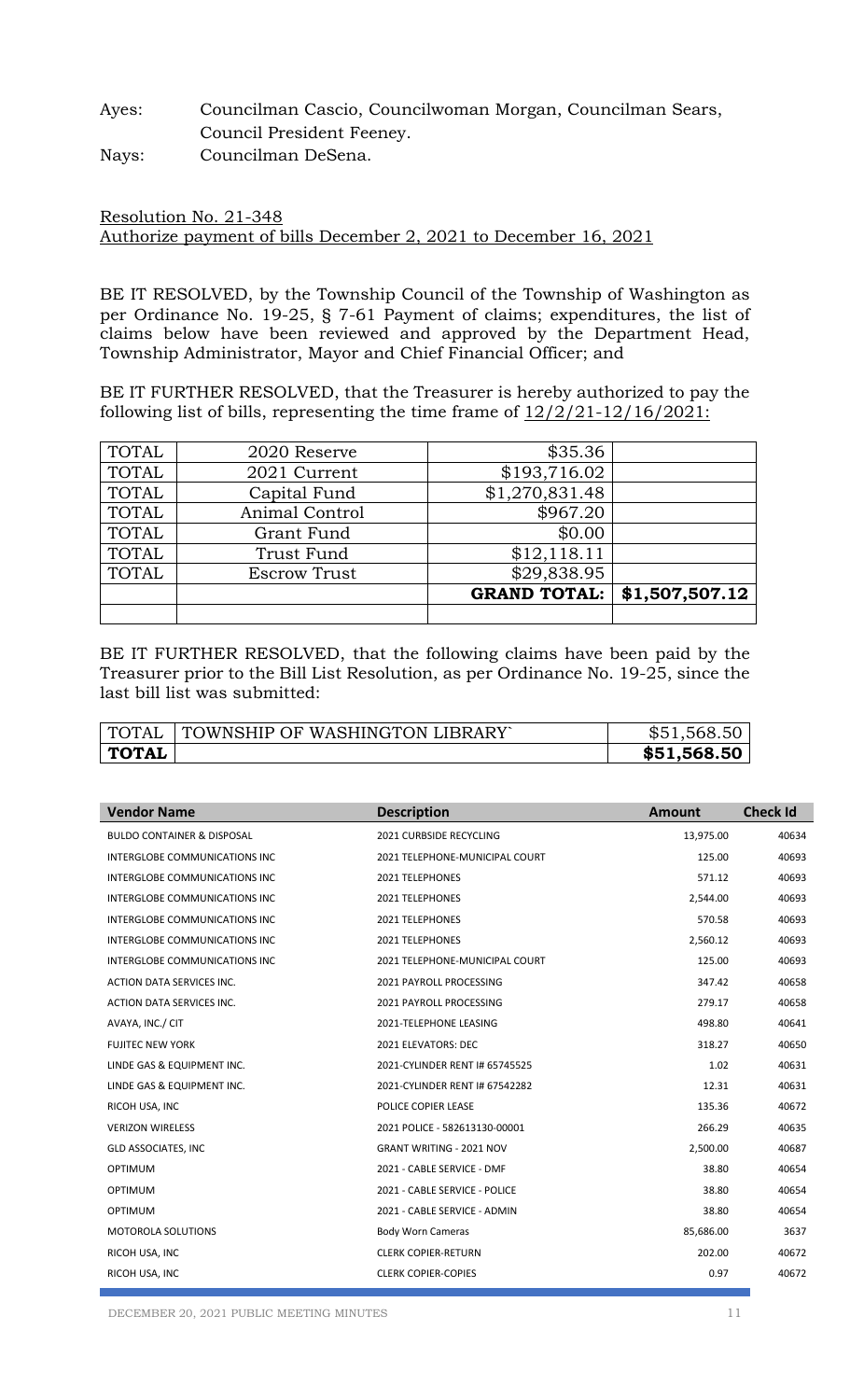| WB MASON CO., INC.             | <b>Office Supplies</b>              | 128.23     | 40666 |
|--------------------------------|-------------------------------------|------------|-------|
| WB MASON CO., INC.             | Coffee Maker                        | 236.98     | 40666 |
| WB MASON CO., INC.             | SCISSORS MMM1428                    | 10.94      | 40666 |
| WB MASON CO., INC.             | PAPER CLIPS ACC72385                | 2.27       | 40666 |
| WB MASON CO., INC.             | JUMBO MESH STORAGE UNV20014         | 3.56       | 40666 |
| WB MASON CO., INC.             | PENDAFLEX - PFX4153X2               | 19.39      | 40666 |
| WB MASON CO., INC.             | JUMBO PAPER CLIPS UNV7222OBX        | 4.65       | 40666 |
| WB MASON CO., INC.             | BINDER CLIPS SMALL UNV11140         | 2.52       | 40666 |
| WB MASON CO., INC.             | STAPLER SWI79411                    | 9.98       | 40666 |
| WB MASON CO., INC.             | SMALL CLIPS UNV10200                | 1.16       | 40666 |
| WB MASON CO., INC.             | MINI CLIPS UNV101991ND              | 0.33       | 40666 |
| WB MASON CO., INC.             | CLIPS MEDIUM UNV102101ND            | 1.92       | 40666 |
| WB MASON CO., INC.             | POST-IT 3X3 MMM654144B              | 13.49      | 40666 |
| WB MASON CO., INC.             | SCOTCH TAPE MMM810K12               | 21.96      | 40666 |
| ARCARI & IOVINO ARCHITECTS, PC | DPW BUILDING CONCEPTUEL DESIGN      | 2,850.00   | 3634  |
| WB MASON CO., INC.             | HP 64A (CC364A) TONER               | 141.38     | 40666 |
| WB MASON CO., INC.             | UNV10043 STAMP, APPROVED            | 6.48       | 40666 |
| WB MASON CO., INC.             | SWINGLINE STD. STAPLES              | 2.07       | 40666 |
| WB MASON CO., INC.             | WAND STAPLE REMOVER                 | 1.38       | 40666 |
|                                | <b>CLEAR PLASTIC DESK PROTECTOR</b> | 1.67       | 40666 |
| WB MASON CO., INC.             |                                     |            |       |
| WB MASON CO., INC.             | SMALL PAPER CLIPS                   | 2.61       | 40666 |
| WB MASON CO., INC.             | METAL MESH PENCIL CUP               | 2.80       | 40666 |
| WB MASON CO., INC.             | COILED PHONE CORD 12 FT             | 7.52       | 40666 |
| WB MASON CO., INC.             | COILED PHONE CORD 25 FT             | 5.02       | 40666 |
| WB MASON CO., INC.             | REAMS ORCHID PAPER                  | 11.46      | 40666 |
| WB MASON CO., INC.             | KRAFT ENV 10X13                     | 8.49       | 40666 |
| WB MASON CO., INC.             | FILE FOLDERS 1/3 CUT                | 13.48      | 40666 |
| WB MASON CO., INC.             | <b>INVISIBLE TAPE 3/4 IN</b>        | 14.31      | 40666 |
| WB MASON CO., INC.             | <b>KRAFT ENVELOPES 9X12</b>         | 17.71      | 40666 |
| WB MASON CO., INC.             | <b>HP 49A TONER CARTRIDGE</b>       | 90.32      | 40666 |
| ADVANCE ELECTRICAL CONTRACTING | <b>QUOTE# 13127C</b>                | 0.00       | 0     |
| TEKCON CONSTRUCTION, INC       | <b>EMERGENCY SERVICES BUILDING</b>  | 458,238.20 | 3642  |
| FIRE AND SAFETY SERVICES, LTD. | <b>ENGINE 43 REPAIRS</b>            | 6,515.00   | 40640 |
| WB MASON CO., INC.             | Office Supplies for the court       | 190.08     | 40666 |
| LAW OFFICES OF CONTALDI & BAI  | <b>Public Defender Matters</b>      | 200.00     | 40683 |
| LAW OFFICES OF CONTALDI & BAI  | <b>Public Defender Matters</b>      | 200.00     | 40683 |
| LAW OFFICES OF CONTALDI & BAI  | <b>Public Defender Matters</b>      | 200.00     | 40683 |
| WB MASON CO., INC.             | SMOOTH PAPER CLIPS NO. 3            | 2.61       | 40666 |
| WB MASON CO., INC.             | STENO BOOKS/6 PK.                   | 8.82       | 40666 |
| WB MASON CO., INC.             | <b>CALL BELL</b>                    | 4.64       | 40666 |
| WB MASON CO., INC.             | RECY. 3 MO. WALL CALENDAR 2022      | 5.20       | 40666 |
| WB MASON CO., INC.             | RECY. 3 MO. WALL CALENDAR 2022      | 5.20       | 40666 |
| WB MASON CO., INC.             | ROUND STIC PENS BLUE INK            | 5.44       | 40666 |
| WB MASON CO., INC.             | YEARLY WALL CALENDAR 2022           | 12.54      | 40666 |
| WB MASON CO., INC.             | <b>EMAILED PRE-INK STAMP</b>        | 6.72       | 40666 |
| WB MASON CO., INC.             | <b>MONTHLY PLANNER 2022</b>         | 7.13       | 40666 |
| WB MASON CO., INC.             | ECONOMY RECORD STORAGE BOXES        | 70.72      | 40666 |
| WB MASON CO., INC.             | ECONOMY RECORD STORAGE BOXES        | 35.36      | 40666 |
| WB MASON CO., INC.             | ECONOMY RECORD STORAGE BOXES        | 35.36      | 40666 |
| WB MASON CO., INC.             | ECONOMY RECORD STORAGE BOXES        | 35.36      | 40666 |
| WB MASON CO., INC.             | ECONOMY RECORD STORAGE BOXES        | 35.36      | 40666 |
| FLOOR AND HOME INC             | FLOORING FURNISH AND INSTALL        | 3,599.00   | 9083  |
| HERC RENTALS INC               | INV. 31987367-006 8/8/-9/7/21       | 128.00     | 3647  |
| HERC RENTALS INC               | CONTAINER 20 FT. STORAGE            | 128.00     | 3647  |
| HERC RENTALS INC               | INV#32254205-28/19-9/18/21          | 128.00     | 3647  |
| WB MASON CO., INC.             | <b>Business Cards for PD</b>        | 304.20     | 40666 |
| WB MASON CO., INC.             | <b>HON VL402 Series Executive</b>   | 330.00     | 40666 |
|                                |                                     |            |       |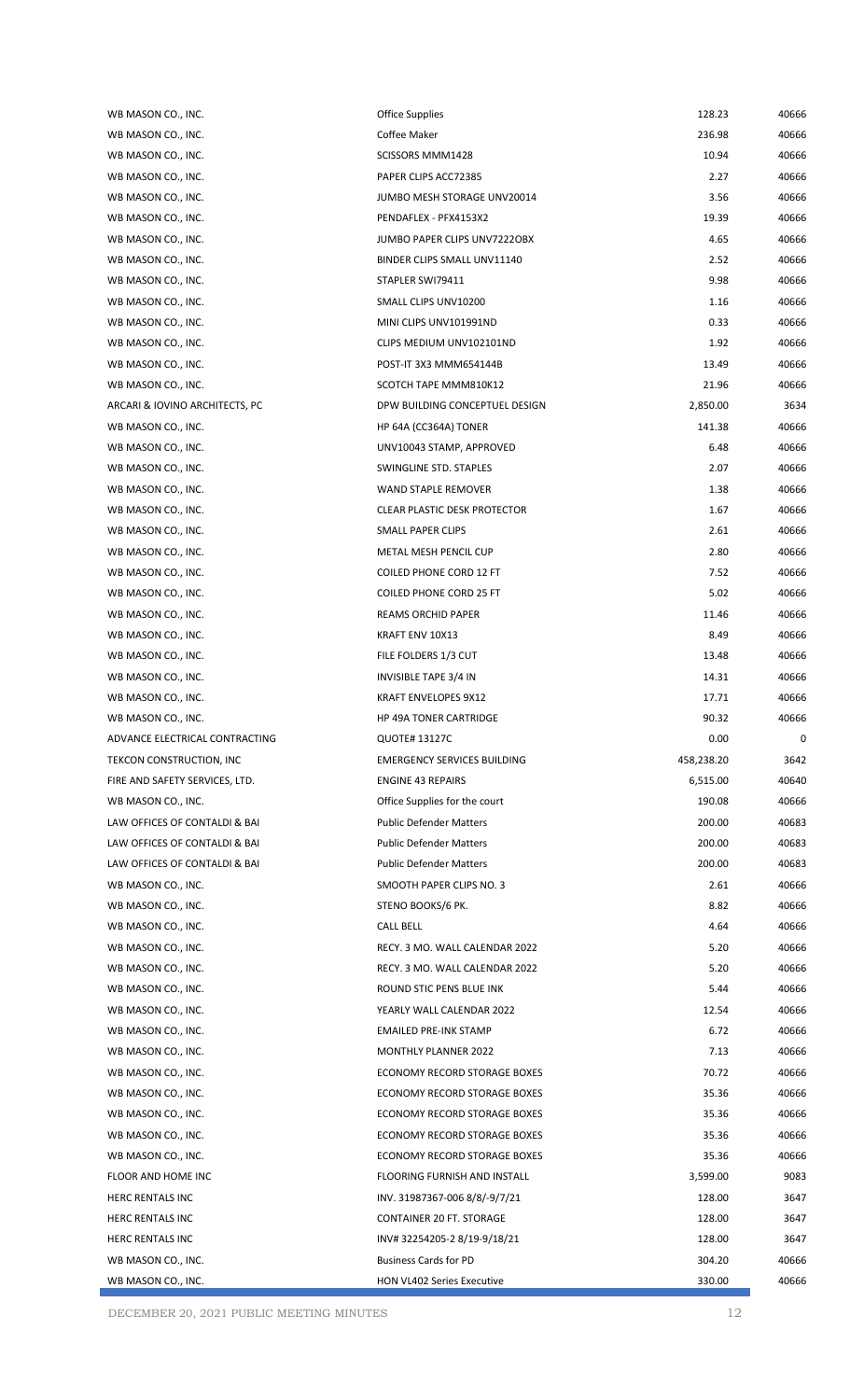| HUDSON TIRE EXCHANGE INC.                                  |  |
|------------------------------------------------------------|--|
| HUDSON TIRE EXCHANGE INC.                                  |  |
| HUDSON TIRE EXCHANGE INC.                                  |  |
| TWP OF WASHINGTON FIRE DEPT                                |  |
| TWP OF WASHINGTON FIRE DEPT                                |  |
| TWP OF WASHINGTON FIRE DEPT                                |  |
| TWP OF WASHINGTON FIRE DEPT                                |  |
| TWP OF WASHINGTON FIRE DEPT                                |  |
| TWP OF WASHINGTON FIRE DEPT                                |  |
| TWP OF WASHINGTON FIRE DEPT                                |  |
| TWP OF WASHINGTON FIRE DEPT                                |  |
| TWP OF WASHINGTON FIRE DEPT                                |  |
|                                                            |  |
| TWP OF WASHINGTON FIRE DEPT<br>TWP OF WASHINGTON FIRE DEPT |  |
|                                                            |  |
| STAPLES ADVANTAGE                                          |  |
| LOUIS J. LAMATINA, ESQ.                                    |  |
| WESTWOOD BRUSHLESS CAR WASH                                |  |
| PERENNIAL SERVICES LLC                                     |  |
| AMOROSO TREE SERVICE, INC                                  |  |
| WB MASON CO., INC.                                         |  |
| WB MASON CO., INC.                                         |  |
| WB MASON CO., INC.                                         |  |
| WB MASON CO., INC.                                         |  |
| WB MASON CO., INC.                                         |  |
| WB MASON CO., INC.                                         |  |
| WB MASON CO., INC.                                         |  |
| WB MASON CO., INC.                                         |  |
| BOSWELL ENGINEERING, INC                                   |  |
|                                                            |  |
| BOSWELL ENGINEERING, INC                                   |  |
| BOSWELL ENGINEERING, INC                                   |  |
| DONOHUE, GABRIELLE                                         |  |
| HAWKINS, DELAFIELD & WOOD                                  |  |
| PARAMUS CHEVROLET INC                                      |  |
| PARAMUS CHEVROLET INC                                      |  |
| PARAMUS CHEVROLET INC                                      |  |
| PARAMUS CHEVROLET INC                                      |  |
| PARAMUS CHEVROLET INC                                      |  |
| PARAMUS CHEVROLET INC                                      |  |
| <b>HERC RENTALS INC</b>                                    |  |
| <b>HERC RENTALS INC</b>                                    |  |
| <b>HERC RENTALS INC</b>                                    |  |
| <b>HERC RENTALS INC</b>                                    |  |
| <b>HERC RENTALS INC</b>                                    |  |
| <b>HERC RENTALS INC</b>                                    |  |
|                                                            |  |
| <b>CINTAS CORPORATION NO. 2</b>                            |  |
| <b>CINTAS CORPORATION NO. 2</b>                            |  |
| <b>CINTAS CORPORATION NO. 2</b>                            |  |
| <b>CINTAS CORPORATION NO. 2</b>                            |  |
| <b>CINTAS CORPORATION NO. 2</b>                            |  |
| <b>CINTAS CORPORATION NO. 2</b>                            |  |
| <b>CINTAS CORPORATION NO. 2</b>                            |  |
| BOSWELL ENGINEERING, INC                                   |  |
| BOSWELL ENGINEERING, INC                                   |  |
| HOME DEPOT U.S.A., INC.                                    |  |
| AMERICAN WEAR INC.<br>AMERICAN WEAR INC.                   |  |

| HUDSON TIRE EXCHANGE INC.       | TIRE 255/70/R17 QUOTE #626          | 452.40    | 40659 |
|---------------------------------|-------------------------------------|-----------|-------|
| HUDSON TIRE EXCHANGE INC.       | LABOR                               | 70.00     | 40659 |
| HUDSON TIRE EXCHANGE INC.       | ALIGNMENT                           | 89.95     | 40659 |
| HUDSON TIRE EXCHANGE INC.       | <b>GOODYEAR WRANGLER TRAILRUNER</b> | 469.68    | 40659 |
| TWP OF WASHINGTON FIRE DEPT     | <b>FRESH GROCER</b>                 | 34.41     | 40656 |
| TWP OF WASHINGTON FIRE DEPT     | RESTAURANT DEPOT                    | 106.62    | 40656 |
| TWP OF WASHINGTON FIRE DEPT     | <b>AUTO ZONE</b>                    | 309.70    | 40656 |
| TWP OF WASHINGTON FIRE DEPT     | <b>PARTY CITY</b>                   | 12.99     | 40656 |
| TWP OF WASHINGTON FIRE DEPT     | <b>FRESH GROCER</b>                 | 29.88     | 40656 |
| TWP OF WASHINGTON FIRE DEPT     | <b>SHOP RITE</b>                    | 145.29    | 40656 |
| TWP OF WASHINGTON FIRE DEPT     | ORIGINAL PIZZA                      | 144.55    | 40656 |
| TWP OF WASHINGTON FIRE DEPT     | <b>CHICKEN DELITE</b>               | 125.43    | 40656 |
| TWP OF WASHINGTON FIRE DEPT     | <b>SHOP RITE</b>                    | 99.88     | 40656 |
| TWP OF WASHINGTON FIRE DEPT     | HOME DEPOT                          | 170.64    | 40656 |
| TWP OF WASHINGTON FIRE DEPT     | MIKE'S DELI                         | 1,250.00  | 40656 |
| STAPLES ADVANTAGE               | HP LASER JET PRO M404N              | 257.20    | 40632 |
| LOUIS J. LAMATINA, ESQ.         | <b>LEGAL SERVICES</b>               | 472.50    | 9079  |
| WESTWOOD BRUSHLESS CAR WASH     | September Patrol Car Washes         | 84.00     | 40667 |
| PERENNIAL SERVICES LLC          | INVOICE# 354364 6/4/21              | 450.00    | 40707 |
| AMOROSO TREE SERVICE, INC       | INVOICE# 56608 GARDNER FIELD        | 5,600.00  | 40681 |
| WB MASON CO., INC.              | SMOOTH ECONOMY PAPER CLIPS          | 2.32      | 40666 |
| WB MASON CO., INC.              | <b>COLORED PAPER/GREEN</b>          | 7.06      | 40666 |
| WB MASON CO., INC.              | <b>STORAGE BOXES</b>                | 88.40     | 40666 |
| WB MASON CO., INC.              | <b>BIG TAB DIVIDERS-MULTI</b>       | 1.48      | 40666 |
| WB MASON CO., INC.              | <b>BIG TAB DIVIDERS-CLEAR</b>       | 1.58      | 40666 |
| WB MASON CO., INC.              | PRINTABLE TAB INSERTS               | 0.90      | 40666 |
| WB MASON CO., INC.              | FILE FOLDER LABELS-PURPLE           | 17.19     | 40666 |
| WB MASON CO., INC.              | SIGNATURE STAMP                     | 16.50     | 40666 |
| BOSWELL ENGINEERING, INC        | WT-124/TEMPORARY DPW 154727         | 211.00    | 3639  |
| BOSWELL ENGINEERING, INC        | WT-130/2021 ROAD IMP I# 154728      | 760.25    | 3639  |
| BOSWELL ENGINEERING, INC        | WT-102/WASHINGTON & PASCACK         | 3,135.25  | 3639  |
| DONOHUE, GABRIELLE              | REIMBURSEMENT PEST SERVICES         | 795.00    | 3643  |
| HAWKINS, DELAFIELD & WOOD       | 2019 BOND SALE                      | 25,271.63 | 3633  |
| PARAMUS CHEVROLET INC           | UTILITY TRUCK 42-REAR LAMP          | 252.20    | 40652 |
| PARAMUS CHEVROLET INC           | UTILITY TRUCK 42-WIPER BLADES       | 56.62     | 40652 |
| PARAMUS CHEVROLET INC           | UTILITY TRUCK 42-LABOR              | 79.00     | 40652 |
| PARAMUS CHEVROLET INC           | UTILITY TRUCK 42-MODULE TCM         | 519.49    | 40652 |
| PARAMUS CHEVROLET INC           | UTILITY TRUCK 42-CORE               | 100.00    | 40652 |
| PARAMUS CHEVROLET INC           | UTILITY TRUCK 42-LABOR              | 324.00    | 40652 |
| HERC RENTALS INC                | INV#32254205-39/18-10/18/21         | 128.00    | 3647  |
| HERC RENTALS INC                | INV.#32189568-4 9/19-10/19/21       | 128.00    | 3647  |
| HERC RENTALS INC                | INV. 31987367-008 10/7-11/6/21      | 128.00    | 3647  |
| HERC RENTALS INC                | CONTAINER 20 FT. STORAGE            | 128.00    | 3647  |
| HERC RENTALS INC                | INV. 31987367-007 9/7-10/7/21       | 128.00    | 3647  |
| HERC RENTALS INC                | CONTAINER 20 FT. STORAGE            | 128.00    | 3647  |
| CINTAS CORPORATION NO. 2        | INV.#4097721586 10/5/21             | 12.00     | 40705 |
| CINTAS CORPORATION NO. 2        | X10189                              | 17.00     | 40705 |
| CINTAS CORPORATION NO. 2        | X10192                              | 54.00     | 40705 |
| CINTAS CORPORATION NO. 2        | X10202                              | 97.50     | 40705 |
| CINTAS CORPORATION NO. 2        | X1919                               | 11.00     | 40705 |
| CINTAS CORPORATION NO. 2        | X8874                               | 0.00      | 40705 |
| <b>CINTAS CORPORATION NO. 2</b> | <b>SERVICE CHARGE</b>               | 6.55      | 40705 |
| BOSWELL ENGINEERING, INC        | SOIL/ENG 4415/56 #155427            | 316.50    | 9091  |
| BOSWELL ENGINEERING, INC        | SOIL/ENG 248 DEVON #155429          | 263.75    | 9091  |
| HOME DEPOT U.S.A., INC.         | APPLIANCES FOR KITCHEN              | 944.00    | 9074  |
| AMERICAN WEAR INC.              |                                     |           |       |
|                                 | INVOICE NO. 868988 10/7/21          | 121.25    | 40661 |
| AMERICAN WEAR INC.              | INVOICE NO. 871333 10/14/21         | 121.25    | 40661 |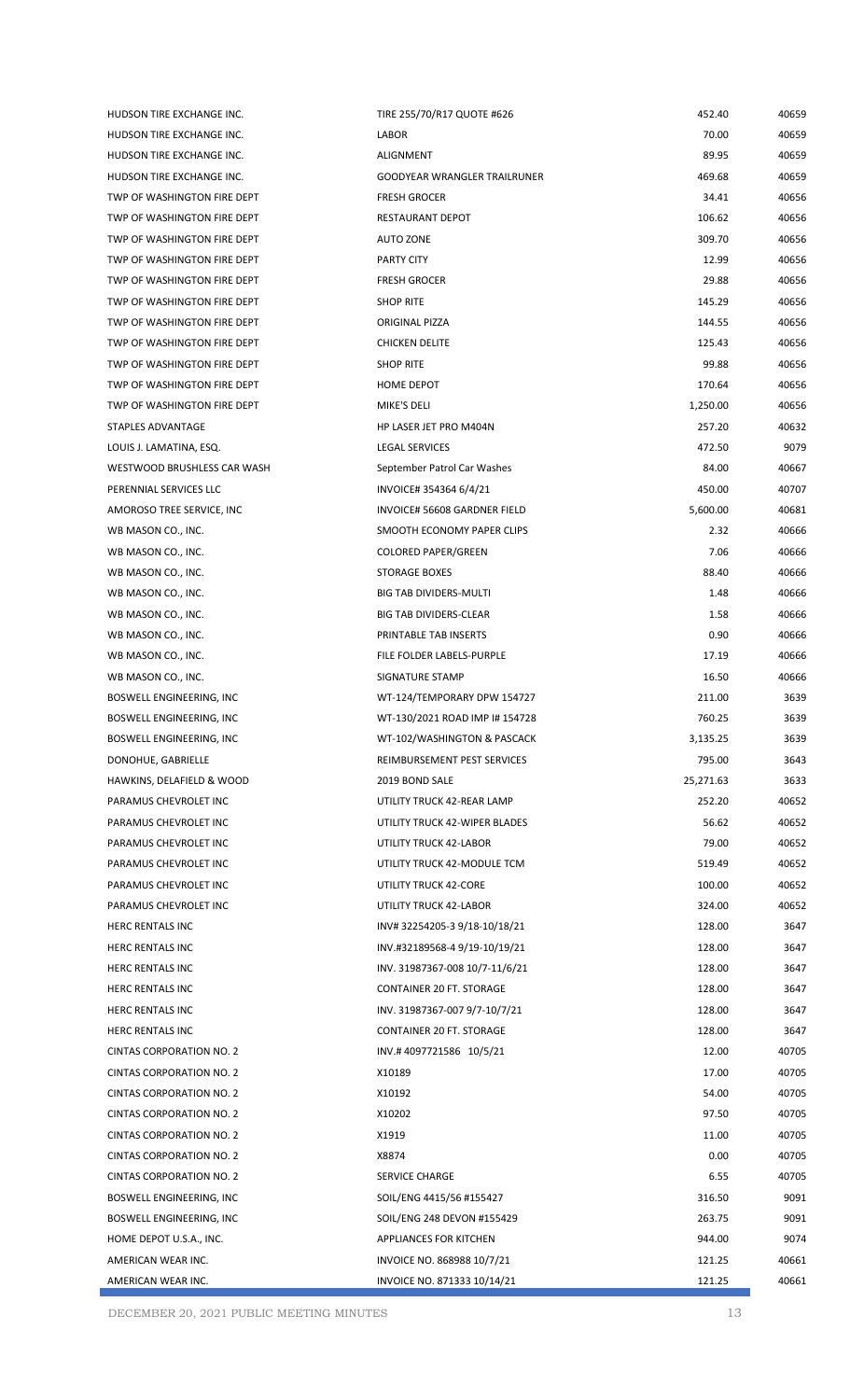| AMERICAN WEAR INC.             | INVOICE NO. 873681 10/21/21           | 122.45     | 40661 |
|--------------------------------|---------------------------------------|------------|-------|
| AMERICAN WEAR INC.             | INVOICE NO. 876020 10/28/21           | 122.45     | 40661 |
| AMERICAN WEAR INC.             | UNIFORM RENTAL FOR 3/11/21            | 105.30     | 40661 |
| <b>BELMIRO AMARAL</b>          | CLEANING SERVICE10/19-11/15/21        | 800.00     | 40633 |
| BOSWELL ENGINEERING, INC       | BI/PZ/ENG #156386                     | 52.75      | 9091  |
| NORTH JERSEY MEDIA GROUP       | LEGAL ADVERTISING                     | 12.60      | 9073  |
| WB MASON CO., INC.             | AAGSK1616 11 X 8 CALENDAR             | 5.26       | 40666 |
| WB MASON CO., INC.             | DESK CALENDARS 22X17 AAGSK2400        | 9.36       | 40666 |
| AMERICAN WEAR INC.             | INVOICE 819248 5/13/21                | 115.75     | 40661 |
| PARTY TIME RENTAL INC          | <b>TRACKLESS TRAIN</b>                | 675.00     | 40682 |
| PARTY TIME RENTAL INC          | <b>DELIVERY</b>                       | 95.00      | 40682 |
| MURPHY, GERARD & JANET         | REFUND ESCROW MONIES                  | 1,008.60   | 9084  |
| MURPHY, GERARD & JANET         | REFUND ESCROW MONIES                  | 178.25     | 9084  |
| OSENBRUCK, CHRISTOPHER         | REFUND ESCROW MONIES                  | 183.25     | 9080  |
| OSENBRUCK, CHRISTOPHER         | REFUND ESCROW MONIES                  | 203.75     | 9080  |
| <b>HERC RENTALS INC</b>        | INV.#32189568-5 10/19-11/18/21        | 128.00     | 3647  |
| AZZOLINA&FEURY ENGINEERING INC | BD OF ADJ/ENG-4412/1 #75307           | 779.25     | 9072  |
| OUR LADY OF GOOD COUNSEL       | RENTAL OF PARKING DPW-JAN-2022        | 2,500.00   | 3635  |
| BERGEN COUNTY FUEL/MECHANICAL  | 2021- VEHICLE FUEL POLICE-OCT         | 2,869.43   | 40671 |
| BERGEN COUNTY FUEL/MECHANICAL  | 2021 VEHICLE FUEL DPW - OCT           | 2,331.94   | 40671 |
| BERGEN COUNTY FUEL/MECHANICAL  | 2021-VEHICLE FUEL FIRE - OCT          | 501.29     | 40671 |
| BOSWELL ENGINEERING, INC       | WT-203/PAVING MAP 2021-154862         | 1,900.50   | 3639  |
| FD SANITIZING LLC              | SANITIZING SERVICE                    | 3,140.00   | 40692 |
| <b>SCS CONTRACTING INC</b>     | SITE WORK - MUNICIPAL LOT             | 4,850.00   | 3640  |
| MCNERNEY & ASSOCIATES, INC     | PREP/PRELIM ANALYSIS W ATTNY          | 825.00     | 40691 |
| DLS CONTRACING INC             | ROAD IMPROVEMENT 2021                 | 452,386.92 | 3644  |
| DLS CONTRACING INC             | ROAD IMPROVEMENT 2021                 | 127,682.92 | 3644  |
| RICHARD A. PROOT III           | SHERRY & GARDNER FIELDS DUGOUT        | 10,662.00  | 3645  |
| BOSWELL ENGINEERING, INC       | WT-195 2021 STORM REP I#156698        | 211.00     | 40686 |
| LYON, SEAN                     | FIRE-CLOTHING ALLOWANCE 2021          | 725.00     | 40699 |
| BOSWELL ENGINEERING, INC       | WT-130/2021 ROAD IMP I#157549         | 13,314.00  | 3639  |
| BOSWELL ENGINEERING, INC       | WT-195 2021 STORM REP I#157550        | 211.00     | 40686 |
| ROBBIE CONLEY ARCHITECT, LLP   | CONSTRUCTION ADM SERV 18053.27        | 3,535.00   | 3649  |
| BOSWELL ENGINEERING, INC       | WT-204/BLK4313 L 14&15 I157551        | 263.75     | 40686 |
| MEIER, CHRISTOPHER             | WT-130 2021 IMP PROG I#156697         | 5,110.00   | 3636  |
| APPLE INC                      | <b>IPAD's for Fire Department</b>     | 2,000.00   | 40689 |
| APPLE INC                      | <b>IPAD's for Fire Department</b>     | 2,053.00   | 40689 |
| G & J WIRING                   | INVOICE# 841 REPAIR DATA JACK         | 110.00     | 40706 |
| G & J WIRING                   | INVOICE# 841 INSTALL DATA JACK        | 125.00     | 40706 |
| G & J WIRING                   | INVOICE# 841 SERVICE CALL             | 95.00      | 40706 |
| ORIENTAL TRADING CO, INC.      | TREE LIGHTING NECKLACES RED           | 20.99      | 40657 |
| ORIENTAL TRADING CO, INC.      | TREE LIGHTING NECKLACES GREEN         | 23.99      | 40657 |
| ORIENTAL TRADING CO, INC.      | <b>HOLIDAY TREE LIGHTING CLAPPERS</b> | 39.90      | 40657 |
| ORIENTAL TRADING CO, INC.      | <b>BONUS</b>                          | $-20.00$   | 40657 |
| ORIENTAL TRADING CO, INC.      | <b>SHIPPING</b>                       | 13.99      | 40657 |
| BERRGEN CTY TECHNICAL SCHOOL   | ICS-200 TRAINING CLASSES              | 175.00     | 40660 |
| <b>KS STATEBANK</b>            | Police Vehicles                       | 42,872.56  | 40690 |
| LOUIS J. LAMATINA, ESQ.        | PLANNING BOARD- LEGAL SVC             | 270.00     | 9079  |
| LOUIS J. LAMATINA, ESQ.        | PLANNING BD MEETING ATTENDANCE        | 1,500.00   | 40669 |
| LOUIS J. LAMATINA, ESQ.        | PLANNING BOARD LEGAL SERVICES         | 850.50     | 9079  |
| LOUIS J. LAMATINA, ESQ.        | PLANNNG BOARD LEGAL SERVICES          | 405.00     | 9079  |
| <b>T&amp;M ASSOCIATES</b>      | PROFESSIONAL SERVICE LAF415136        | 429.50     | 9076  |
| VELEZ, DAISY                   | SOUND SYSTEM                          | 499.00     | 40685 |
| SKINNER, RICHARD               | <b>Training - Parking</b>             | 5.00       | 40649 |
| SKINNER, RICHARD               | Dinner for Chief & Capt.              | 40.00      | 40649 |
| PARAMUS CHEVROLET INC          | Car 48 - oil leaking repair           | 89.95      | 9075  |
| NJ CRIMINAL INTERDICTION LLC   | Dark Web and Cyber Crimes             | 199.00     | 40688 |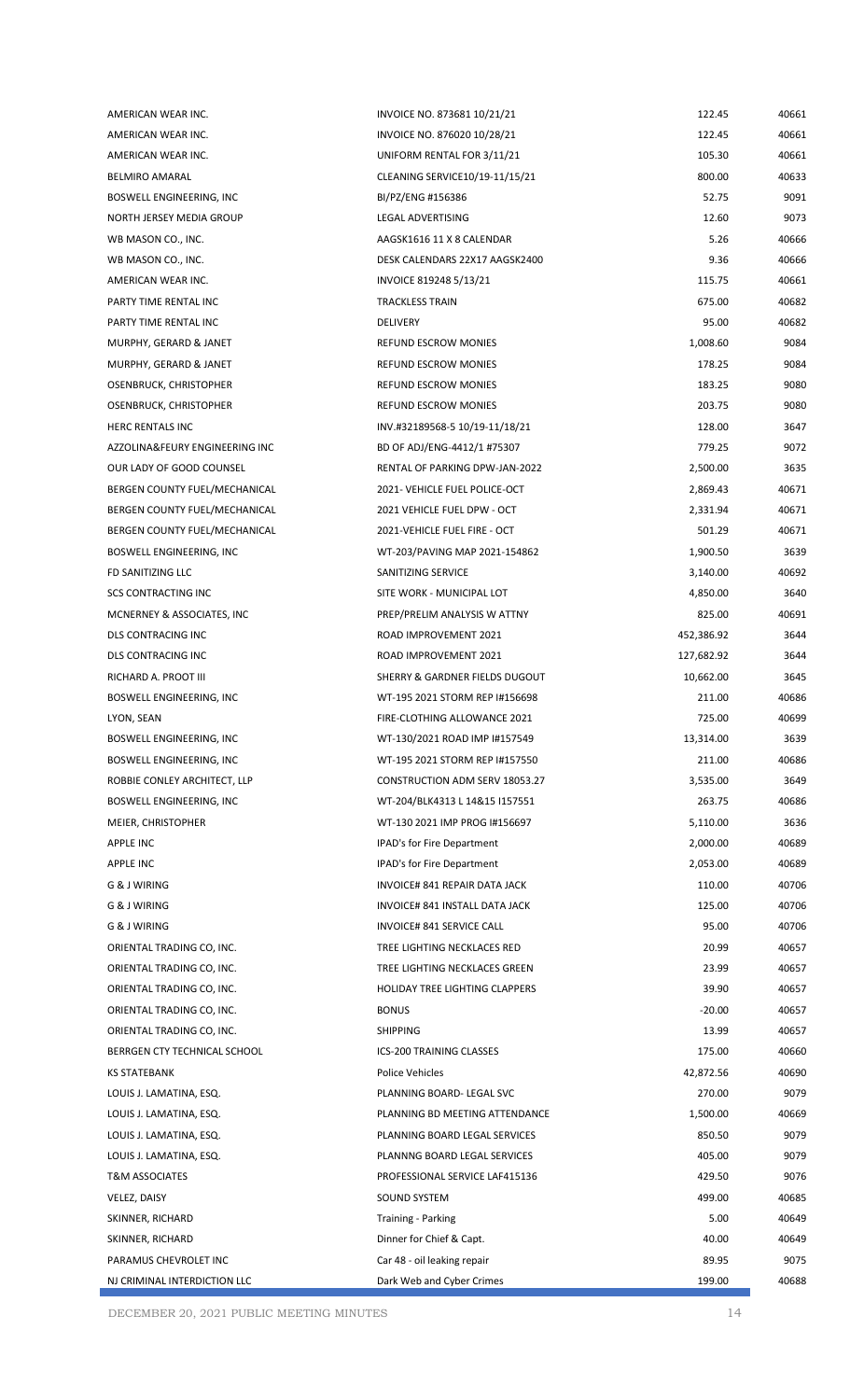| NJ CRIMINAL INTERDICTION LLC    | Dark Web and Cyber Crimes        | 199.00   | 40688 |
|---------------------------------|----------------------------------|----------|-------|
| PALISADES SALES CORPORATION     | Quote #957197                    | 3,252.00 | 40668 |
| PALISADES SALES CORPORATION     | Quote #957197                    | 1,258.00 | 40668 |
| AMOROSO TREE SERVICE, INC       | ESTIMATE# 3700 TOWN CENTER       | 1,600.00 | 40681 |
| LIFESAVERS, INC.                | <b>CPR Instructors Course</b>    | 325.00   | 40670 |
| <b>CERTIFIED SPEEDOMETER</b>    | <b>Car Calibrations</b>          | 385.00   | 40636 |
| FERRARINI, MICHAEL              | Reimbursement for Fuel           | 79.01    | 9081  |
| FERRARINI, MICHAEL              | Reimbursement for Fuel           | 50.00    | 9081  |
| FERRARINI, MICHAEL              | Reimbursement for Toll           | 5.00     | 9081  |
| PORTER LEE CORPORATION          | Annual Software Support BEAST    | 17.06    | 3646  |
| PORTER LEE CORPORATION          |                                  | 857.94   | 40703 |
| MAGLOCLEN                       | <b>MAGLOCLEN Annual User Fee</b> | 400.00   | 40702 |
| WESTWOOD BRUSHLESS CAR WASH     | Patrol Car Washes October 2021   | 154.00   | 40667 |
| LIFESAVERS, INC.                | <b>Invoice #211992</b>           | 47.25    | 40670 |
| LIFESAVERS, INC.                | Tarpaulin Red Fluid -            | 256.00   | 40670 |
| LIFESAVERS, INC.                | <b>Customer Loyalty Discount</b> | $-76.80$ | 40670 |
| <b>GOOSETOWN COMMUNICATIONS</b> | Maintenance Agreement            | 600.00   | 40665 |
| S & S WORLDWIDE, INC            | Summer Camp- Beg Game Easy pk    | 128.31   | 9082  |
| INSTITUTE FOR PROFESSIONAL DEV  | Webinar-Sexual Harassment        | 50.00    | 40662 |
| BOSWELL ENGINEERING, INC        | DOG PARK SITE I# 151417          | 489.75   | 40686 |
| BOSWELL ENGINEERING, INC        | WT-195 2021 STORM REP I#156400   | 316.50   | 40686 |
| BOSWELL ENGINEERING, INC        | BI/PZ/ENG #156724                | 105.50   | 9091  |
| AZZOLINA&FEURY ENGINEERING INC  | BI/PZ/ENG #75359                 | 894.00   | 9072  |
| AZZOLINA&FEURY ENGINEERING INC  | BI/PZ/ENG #75358                 | 63.00    | 9072  |
| AZZOLINA&FEURY ENGINEERING INC  | BI/PZ/ENG #75357                 | 645.00   | 9072  |
| AZZOLINA&FEURY ENGINEERING INC  | BI/PZ/ENG #75354                 | 58.50    | 9072  |
| AZZOLINA&FEURY ENGINEERING INC  | BI/PZ/ENG #75353                 | 126.00   | 9072  |
| AZZOLINA&FEURY ENGINEERING INC  | BI/PZ/ENG #75352                 | 29.50    | 9072  |
| AZZOLINA&FEURY ENGINEERING INC  | BI/PZ/ENG #75349                 | 825.00   | 9072  |
| AZZOLINA&FEURY ENGINEERING INC  | BI/PZ/ENG #75348                 | 235.00   | 9072  |
| AZZOLINA&FEURY ENGINEERING INC  | BI/PZ/ENG #75347                 | 1,135.50 | 9072  |
| AZZOLINA&FEURY ENGINEERING INC  | BI/PZ/ENG #75345                 | 3,600.50 | 9072  |
| AZZOLINA&FEURY ENGINEERING INC  | BI/PZ/ENG #75344                 | 586.00   | 9072  |
| AZZOLINA&FEURY ENGINEERING INC  | BI/PZ/ENG #75340                 | 404.00   | 9072  |
| <b>BRIGHT, SARAH K</b>          | 2021 LEAGUE CONFERENCE REG FEE   | 70.00    | 40697 |
| AZZOLINA&FEURY ENGINEERING INC  | BI/PZ/ENG #75339                 | 117.50   | 9072  |
| AZZOLINA&FEURY ENGINEERING INC  | BI/PZ/ENG #75341                 | 663.75   | 9072  |
| BOSWELL ENGINEERING, INC        | BI/PZ/ENG #156706                | 158.25   | 9091  |
| BOSWELL ENGINEERING, INC        | BI/PZ/ENG #156711                | 263.75   | 9091  |
| BOSWELL ENGINEERING, INC        | BI/PZ/ENG #156712                | 369.25   | 9091  |
| BOSWELL ENGINEERING, INC        | BI/PZ/ENG #156713                | 912.25   | 9091  |
| BOSWELL ENGINEERING, INC        | BI/PZ/ENG #157358                | 158.25   | 9091  |
| BOSWELL ENGINEERING, INC        | BI/PZ/ENG #157357                | 105.50   | 9091  |
| BOSWELL ENGINEERING, INC        | BI/PZ/ENG #157356                | 158.25   | 9091  |
| BOSWELL ENGINEERING, INC        | BI/PZ/ENG #157355                | 105.50   | 9091  |
| BOSWELL ENGINEERING, INC        | BI/PZ/ENG #157233                | 158.25   | 9091  |
| BOSWELL ENGINEERING, INC        | BI/PZ/ENG #157232                | 263.75   | 9091  |
| BOSWELL ENGINEERING, INC        | BI/PZ/ENG #157231                | 105.50   | 9091  |
| BOSWELL ENGINEERING, INC        | BI/PZ/ENG #157228                | 105.50   | 9091  |
| BOSWELL ENGINEERING, INC        | BI/PZ/ENG #157224                | 52.75    | 9091  |
| BOSWELL ENGINEERING, INC        | BI/PZ/ENG #157223                | 52.75    | 9091  |
| BOSWELL ENGINEERING, INC        | BI/PZ/ENG #157222                | 52.75    | 9091  |
| BOSWELL ENGINEERING, INC        | BI/PZ/ENG #157220                | 158.25   | 9091  |
| LIFE O' THE PARTY               | <b>HELIUM TANK SMALL</b>         | 195.00   | 40698 |
| LIFE O' THE PARTY               | REGULATOR RENTAL                 | 10.00    | 40698 |
| BREVOGEL, LISA                  | <b>FACE PAINTING</b>             | 250.00   | 40684 |
| VELEZ, DAISY                    | CHRISTMAS TREE SHOP              | 64.89    | 40685 |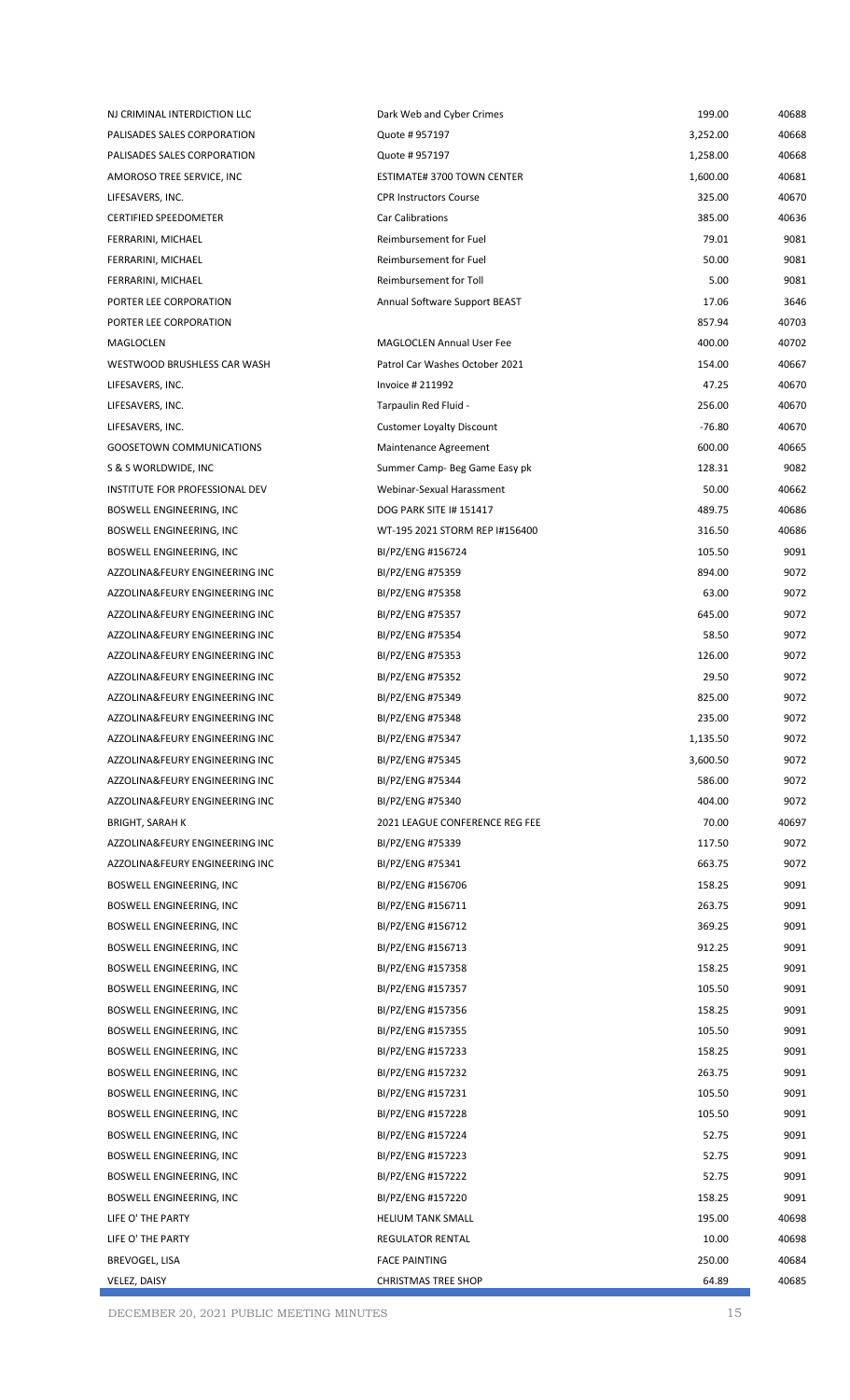| VELEZ, DAISY                        | <b>FRESH GROCER</b>             | 26.36     | 40685 |
|-------------------------------------|---------------------------------|-----------|-------|
| VELEZ, DAISY                        | ZADIES BAKE SHOP                | 66.28     | 40685 |
| AZZOLINA&FEURY ENGINEERING INC      | SOIL 3014/13 #75370             | 222.50    | 9072  |
| BOSWELL ENGINEERING, INC            | BI/PZ/ENG #157226               | 105.50    | 9091  |
| BOSWELL ENGINEERING, INC            | BI/PZ/ENG #157229               | 103.25    | 9091  |
| STATE LINE FIRE & SAFETY, INC.      | 3 Oxygen Tank refills           | 114.15    | 40637 |
| GUGGER, JASON                       | Reimbursement for Fuel          | 130.00    | 9068  |
| GUGGER, JASON                       | Reimbursement for Toll          | 5.00      | 9068  |
| HUDSON TIRE EXCHANGE INC.           | <b>Tires for Patrol Cars</b>    | 5,986.41  | 40659 |
| <b>SPORTS EXPERT</b>                | Plastic whistle wl21            | 95.60     | 9078  |
| <b>SPORTS EXPERT</b>                | Basketball Scorebook bs30       | 114.96    | 9078  |
| <b>SPORTS EXPERT</b>                | first Aid Kit FA32              | 124.68    | 9078  |
| <b>SPORTS EXPERT</b>                | Mesh equipment bag md1536       | 345.60    | 9078  |
| ALL MAINTENANCE PRODUCTS, INC.      | ESTIMATE# 31820 11/15/21        | 200.00    | 40678 |
| ALL MAINTENANCE PRODUCTS, INC.      | SELECT 2-PLY PERFORATED ROLL    | 70.00     | 40678 |
| HARLEY-DAVIDSON OF BERGEN, INC      | Police Motorcycle               | 10,950.00 | 9077  |
| INSTANT VERIFICATION CHILD          | <b>Background Checks</b>        | 1,254.00  | 40695 |
| INSTANT VERIFICATION CHILD          | <b>Background Checks</b>        | 228.00    | 40695 |
| INSTANT VERIFICATION CHILD          | <b>Background Checks</b>        | 570.00    | 40695 |
| INSTANT VERIFICATION CHILD          | <b>Background Checks</b>        | 570.00    | 40695 |
| INSTANT VERIFICATION CHILD          | <b>Background Checks</b>        | 418.00    | 40695 |
| INSTANT VERIFICATION CHILD          | <b>Background Checks</b>        | 418.00    | 40695 |
|                                     |                                 |           |       |
| NJ ADVANCE MEDIA                    | BID NOTICE SOLID WASTE COLL     | 133.30    | 40680 |
| FP MAILING SOLUTIONS                | 2022 ANIMAL LICENSE MAILINGS    | 954.00    | 0     |
| TYCO ANIMAL CONTROL SERVICES        | ANIMAL CONTROL OCTOBER 2021     | 975.00    | 40653 |
| <b>TYCO ANIMAL CONTROL SERVICES</b> | <b>EMERGENCY RESPONSES</b>      | 60.00     | 40653 |
| Original Italian Pizza              | POLL WORKER DINNERS             | 260.64    | 40674 |
| WOJCICKI JR., RICHARD S             | COUNCIL MEETING 08.09.2021      | 300.00    | 40677 |
| WOJCICKI JR., RICHARD S             | COUNCIL MEETING 08.30.2021      | 300.00    | 40677 |
| WOJCICKI JR., RICHARD S             | COUNCIL MEETING 09.20.2021      | 300.00    | 40677 |
| WOJCICKI JR., RICHARD S             | COUNCIL MEETING 10.04.2021      | 300.00    | 40677 |
| WOJCICKI JR., RICHARD S             | COUNCIL MEETING 10.18.2021      | 300.00    | 40677 |
| NJ DIV OF ALCOHOLIC BEV CONT        | 2021-2022 LIQUOR LICENSE RENEW  | 24.00     | 40642 |
| <b>SCS CONTRACTING INC</b>          | DPW PARKING LOT                 | 18,040.00 | 3640  |
| WITKOWSKI, SUSAN                    | <b>MAGNETIC LABEL HOLDERS</b>   | 22.99     | 40679 |
| NJ DEPT OF HEALTH & SEN SRVS        | DOG REGISTRATION SEPT-NOV       | 6.00      | 1690  |
| NJ DEPT OF HEALTH & SEN SRVS        | PILOT CLINIC SEPT-NOV           | 1.20      | 1690  |
| NJ DEPT OF HEALTH & SEN SRVS        | POPULATION CONTROL SEPT-NOV     | 6.00      | 1690  |
| INSTANT VERIFICATION CHILD          | <b>Background Checks</b>        | 494.00    | 40695 |
| AZZOLINA&FEURY ENGINEERING INC      | PB/ENG-1102 1.04/2/9/11 #75342  | 1,114.50  | 9072  |
| AZZOLINA&FEURY ENGINEERING INC      | PB/ENG-1102 1.04/2/9/11 #75146  | 2,018.00  | 9072  |
| BOSWELL ENGINEERING, INC            | BI/PZ/ENG 4413/9 #155731        | 316.50    | 9091  |
| BOSWELL ENGINEERING, INC            | BI/PZ/ENG 4310/20 #156373       | 158.25    | 9091  |
| BOSWELL ENGINEERING, INC            | BI/PZ/ENG 4310/20 #155724       | 369.25    | 9091  |
| BOSWELL ENGINEERING, INC            | BI/PZ/ENG 2206/10 #155732       | 105.50    | 9091  |
| BOSWELL ENGINEERING, INC            | BI/PZ/ENG 3305/5 #152296        | 105.50    | 9091  |
| BOSWELL ENGINEERING, INC            | BI/PZ/ENG 2504/4 #155730        | 211.00    | 9091  |
| BOSWELL ENGINEERING, INC            | BI/PZ/ENG 1102/8.03 #156368     | 105.50    | 9091  |
| BOSWELL ENGINEERING, INC            | BI/PZ/ENG 4313.03/4 #156392     | 52.75     | 9091  |
| BOSWELL ENGINEERING, INC            | BI/PZ/ENG 4313.03/4 #155810     | 912.25    | 9091  |
| BOSWELL ENGINEERING, INC            | BI/PZ/ENG 2207/4 #156393        | 52.75     | 9091  |
| BOSWELL ENGINEERING, INC            | BI/PZ/ENG 2207/4 #155811        | 633.50    | 9091  |
| APPLE ROSE YOGA LLC                 | 2021-SENIOR CENTER YOGA         | 150.00    | 40696 |
| <b>VERIZON</b>                      | VERIZON - 756-381-329-0001-78   | 297.67    | 40639 |
| HERC RENTALS INC                    | INV. 31987367-009 11/6-12/6/21  | 128.00    | 3647  |
| <b>HERC RENTALS INC</b>             | <b>CONTAINER 20 FT. STORAGE</b> | 128.00    | 3647  |
| BOSWELL ENGINEERING, INC            | WT-195 2021 STORM REP I#156400  | 791.25    | 40686 |
|                                     |                                 |           |       |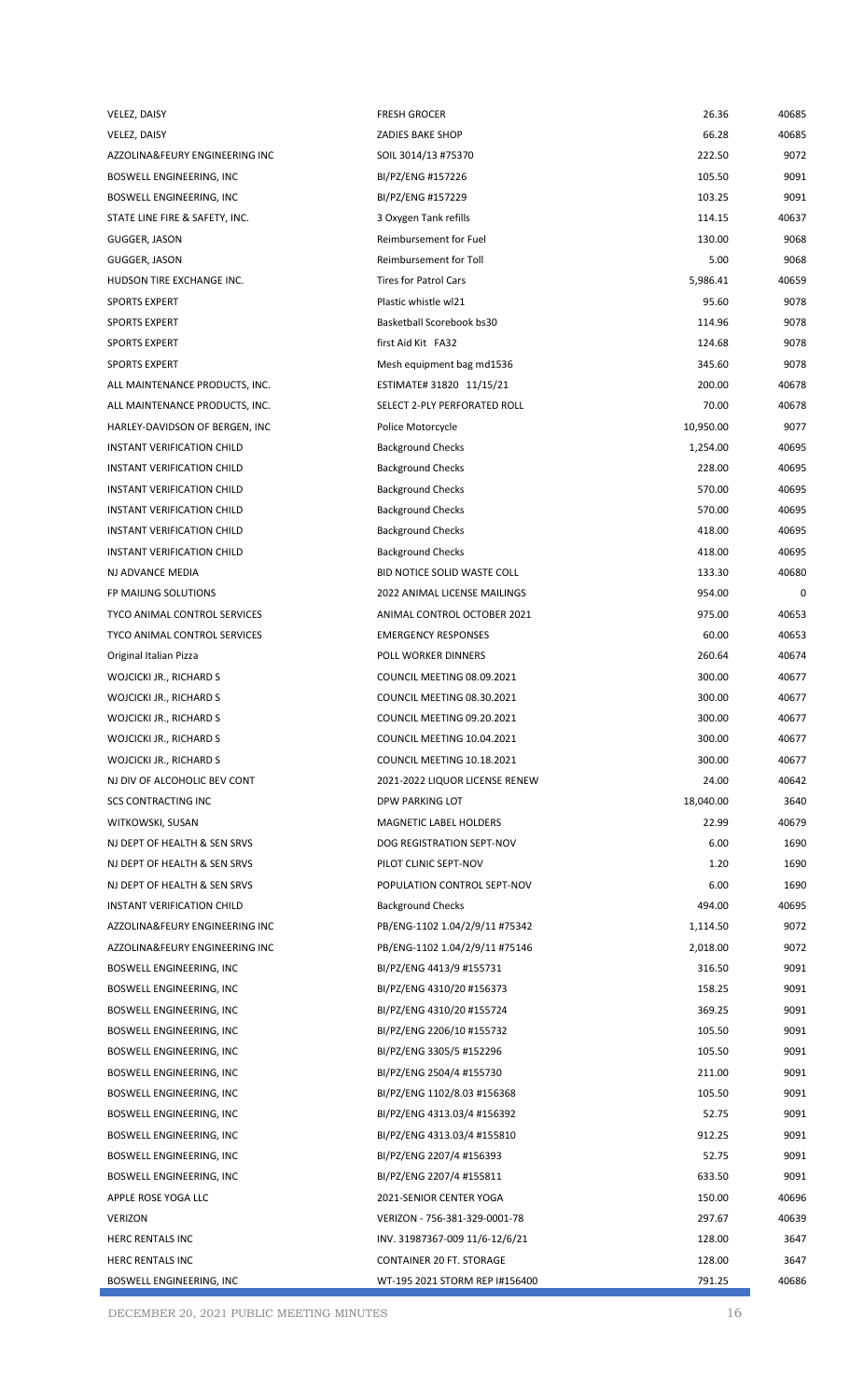| WB MASON CO., INC.                    | <b>STAPLER</b>                  | 40.95     | 40666 |
|---------------------------------------|---------------------------------|-----------|-------|
| WB MASON CO., INC.                    | FILE FOLDERS                    | 64.74     | 40666 |
| WB MASON CO., INC.                    | LABLES                          | 16.39     | 40666 |
| WB MASON CO., INC.                    | VARIOUS OFFICE SUPPLIES         | 93.29     | 40666 |
| WB MASON CO., INC.                    | DATE STAMP                      | 19.05     | 40666 |
| KEN BAUER INC.                        | Police Department Kitchen       | 14,170.00 | 3648  |
| THE RODGERS GROUP, LLC                | Inv#6319 Remaining Balance      | 1,920.00  | 40701 |
| FP MAILING SOLUTIONS                  | POSTAGE FOR MAIL MACHINE        | 500.00    | 0     |
| BOSWELL ENGINEERING, INC              | ENG/BOSWELL 3203/33 #156365     | 52.75     | 9091  |
| BOSWELL ENGINEERING, INC              | BI/PZ/ENG 4304/43 #156702       | 50.50     | 9091  |
| SUEZ WATER NEW JERSEY                 | R MANAGANO 10000775412222       | 111.36    | 40643 |
| SUEZ WATER NEW JERSEY                 | NORTHGATE 10001775412222        | 222.72    | 40643 |
| SUEZ WATER NEW JERSEY                 | CAMBRIDGE RD 10002775412222     | 612.48    | 40643 |
| SUEZ WATER NEW JERSEY                 | 4 HAMPTON CT 10003775412222     | 55.68     | 40643 |
| SUEZ WATER NEW JERSEY                 | POND DR 10004775412222          | 111.36    | 40643 |
| SUEZ WATER NEW JERSEY                 | POND TERRACE 10005775412222     | 107.54    | 40643 |
| LINDE GAS & EQUIPMENT INC.            | INV.# 66943538 10/31/21         | 11.91     | 40631 |
| CORELOGIC ATTN: REFUNDS DEPT          | REFUND DUPLICATE PAYMENT        | 2,375.24  | 40664 |
| <b>IMPAC</b>                          | 2021- VEHICLE FUEL DPW          | 80.10     | 40673 |
| AUTHORINET CONSULTING, LLC            | PD/Microsoft Exchange Inv#9525  | 272.00    | 40704 |
| NORTH JERSEY MEDIA GROUP              | LEGAL AD FOR RESOLUTION         | 11.70     | 9073  |
| NORTH JERSEY MEDIA GROUP              | LEGAL AD FOR RESOLUTION         | 12.15     | 9073  |
| NORTH JERSEY MEDIA GROUP              | LEGAL AD FOR ZONING RFQ'S       | 33.30     | 40647 |
| NORTH JERSEY MEDIA GROUP              | AD FOR TAX ASSESSOR OPEN HOUSE  | 10.35     | 40647 |
| NORTH JERSEY MEDIA GROUP              | LEGAL AD FOR RESOLUTION         | 12.15     | 9073  |
| <b>CLARKE CATON HINTZ</b>             | DETERMINATION OF MT LAUREL      | 379.50    | 40675 |
| BOSWELL ENGINEERING, INC              | BI/PZ/ENG 4209/13 #151656       | 474.75    | 9091  |
| <b>BULDO CONTAINER &amp; DISPOSAL</b> | 31 YD SECURITY DEPOSIT SERVICE  | 5,000.00  | 40634 |
| <b>BULDO CONTAINER &amp; DISPOSAL</b> | TRUCK RENTAL LEAVES WO# 421875  | 18,000.00 | 40634 |
| <b>BULDO CONTAINER &amp; DISPOSAL</b> | TRUCK RENTAL LEAVES WO# 42939   | 18,000.00 | 40634 |
| VALLEY HEALTH MEDICAL GROUP           | 2021 DOT TESTING 4th QTR        | 170.00    | 40655 |
| VALLEY HEALTH MEDICAL GROUP           | FIRE FIGHTER PHYSICAL           | 252.00    | 40655 |
| <b>VALLEY HEALTH MEDICAL GROUP</b>    | FIRE FIGHTER PHYSICAL           | 28.00     | 40655 |
| BOSWELL ENGINEERING, INC              | WT-130/2021 ROAD IMP I#157215   | 12,940.00 | 3639  |
| BOSWELL ENGINEERING, INC              | WT108/2019 ROAD IMPROV 157354   | 105.50    | 3639  |
| BOSWELL ENGINEERING, INC              | WT-102/WASH & PASC 156955       | 4,685.25  | 3639  |
| BOSWELL ENGINEERING, INC              | WT-204-513 CALVIN ST I# 157218  | 633.00    | 40686 |
| BOSWELL ENGINEERING, INC              | WT-195 2021 STORM REP I#157550  | 263.75    | 40686 |
| SEASON'S RESTAURANT                   | <b>HOLIDAY PARTY 12.13.2021</b> | 8,000.00  | 40648 |
| SEASON'S RESTAURANT                   | <b>HOLIDAY PARTY 12.13.2021</b> | 5.00      | 40648 |
| PETTY CASH                            | PACKAGING TAPE                  | 21.99     | 40638 |
| RICOH USA, INC                        | ADMINISTRATION COPIER LEASE     | 202.00    | 40672 |
| SUEZ WATER NEW JERSEY                 | WASHINGTON AVE 10000303512222   | 46.87     | 40644 |
| SUEZ WATER NEW JERSEY                 | 350 PASCACK RD 10003303512222   | 90.03     | 40644 |
| SUEZ WATER NEW JERSEY                 | POND TERRACE 10005775412222     | 111.36    | 40645 |
| SUEZ WATER NEW JERSEY                 | POND TERRACE 10005775412222     | 218.90    | 40645 |
| SUEZ WATER NEW JERSEY                 | 350 HUDSON AVE 1002303512222    | 38.67     | 40646 |
| <b>CINTAS CORPORATION NO. 2</b>       | INV.#410452948712/14/21         | 12.00     | 40705 |
| <b>CINTAS CORPORATION NO. 2</b>       | X10189                          | 17.00     | 40705 |
| <b>CINTAS CORPORATION NO. 2</b>       | X10192                          | 54.00     | 40705 |
| CINTAS CORPORATION NO. 2              | X10202                          | 97.50     | 40705 |
| <b>CINTAS CORPORATION NO. 2</b>       | X1919                           | 11.00     | 40705 |
| <b>CINTAS CORPORATION NO. 2</b>       | X8874                           | 0.00      | 40705 |
| CINTAS CORPORATION NO. 2              | <b>SERVICE CHARGE</b>           | 6.55      | 40705 |
| WHALEN & IVES                         | A/C MSC INVOICES 117782/117819  | 180.00    | 40676 |
| WHALEN & IVES                         | A/C MSC INVOICES 117782/117819  | 90.00     | 40676 |
| BOSWELL ENGINEERING, INC              | WT-197/ADA SDWLK RMPS PASCACK   | 2,534.00  | 3639  |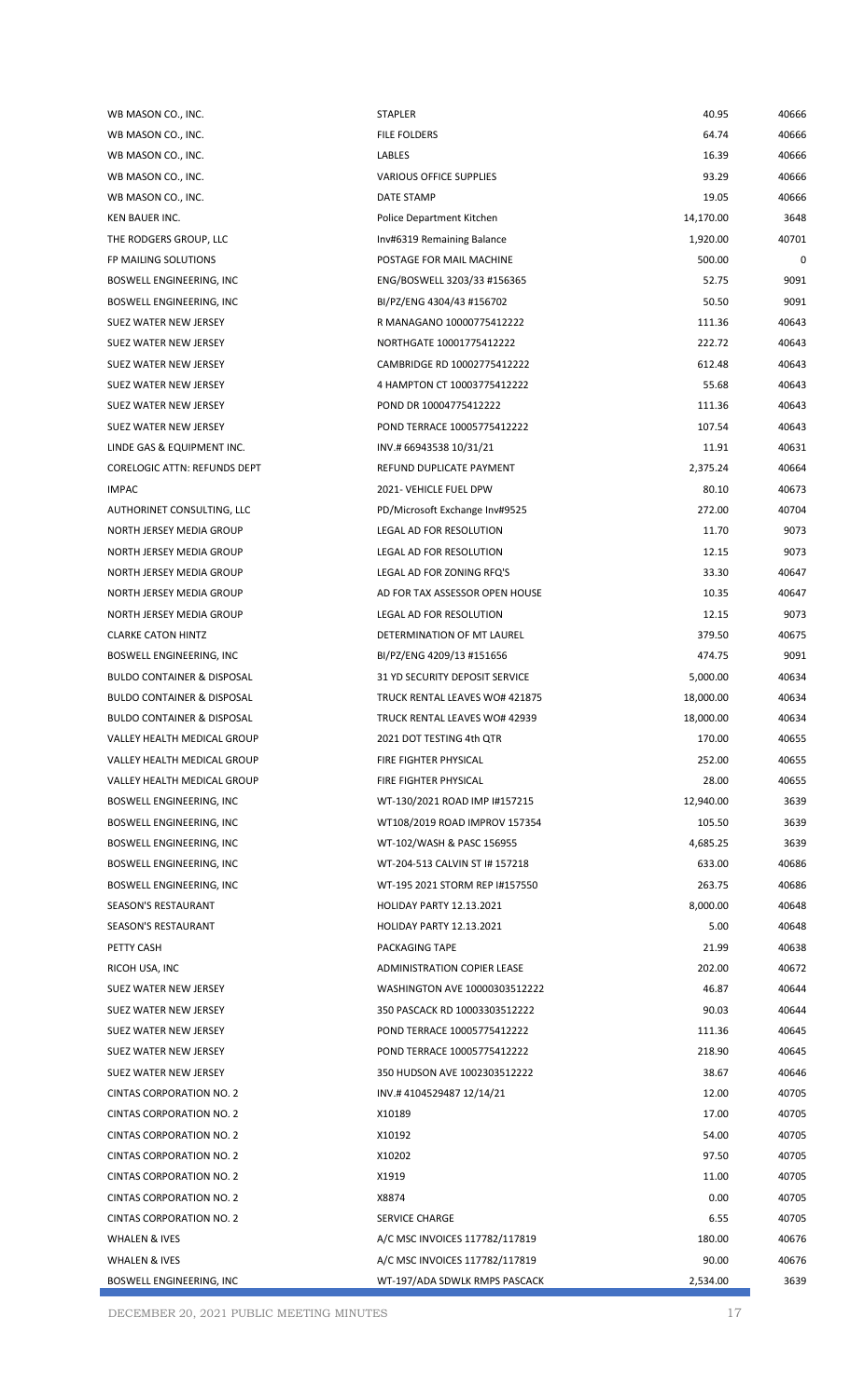|                                    | <b>TOTAL:</b>                         | 1,507,507.12 |       |
|------------------------------------|---------------------------------------|--------------|-------|
| <b>MARINI BROS CONSTRUCTION CO</b> | WT-130 VARIOUS ROAD WORK              | 16,256.00    | 3641  |
| PARAMUS POST OFFICE                | <b>BULK MAILING POSTAGE</b>           | 500.00       | 40663 |
| PROCOPY. INC.                      | MUNICIPAL CLERK                       | 107.25       | 40651 |
| PROCOPY, INC.                      | <b>ADMINISTRATION COPIER</b>          | 119.00       | 40651 |
| POLY MOLDING LLC                   | <b>GREEN TEAM EPS RECYCLE DROPOFF</b> | 120.00       | 40700 |
| <b>BOSWELL ENGINEERING, INC</b>    | WT-197/ADA SDWLK RMPS 157217          | 1,659.00     | 3639  |
| INSTITUTE FOR PROFESSIONAL DEV     | <b>GREEN PURCHASING WEBINAR</b>       | 50.00        | 40662 |
| INSTITUTE FOR PROFESSIONAL DEV     | TAX SALE PROCESS WEBINAR              | 50.00        | 40662 |
| INSTITUTE FOR PROFESSIONAL DEV     | PERSONNEL MANUAL WEBINAR              | 50.00        | 40662 |

A motion was made by Council President Feeney, seconded by Councilman DeSena to adjourn to Conference Agenda.

Ayes: Councilmen Cascio, DeSena, Councilwoman Morgan, Councilman Sears, Council President Feeney.

Nays: None.

Time noted: 8:12 p.m.

*/s/ Susan Witkowski* /s/ Stacey Feeney Township Clerk Council President

Approved: February 7, 2022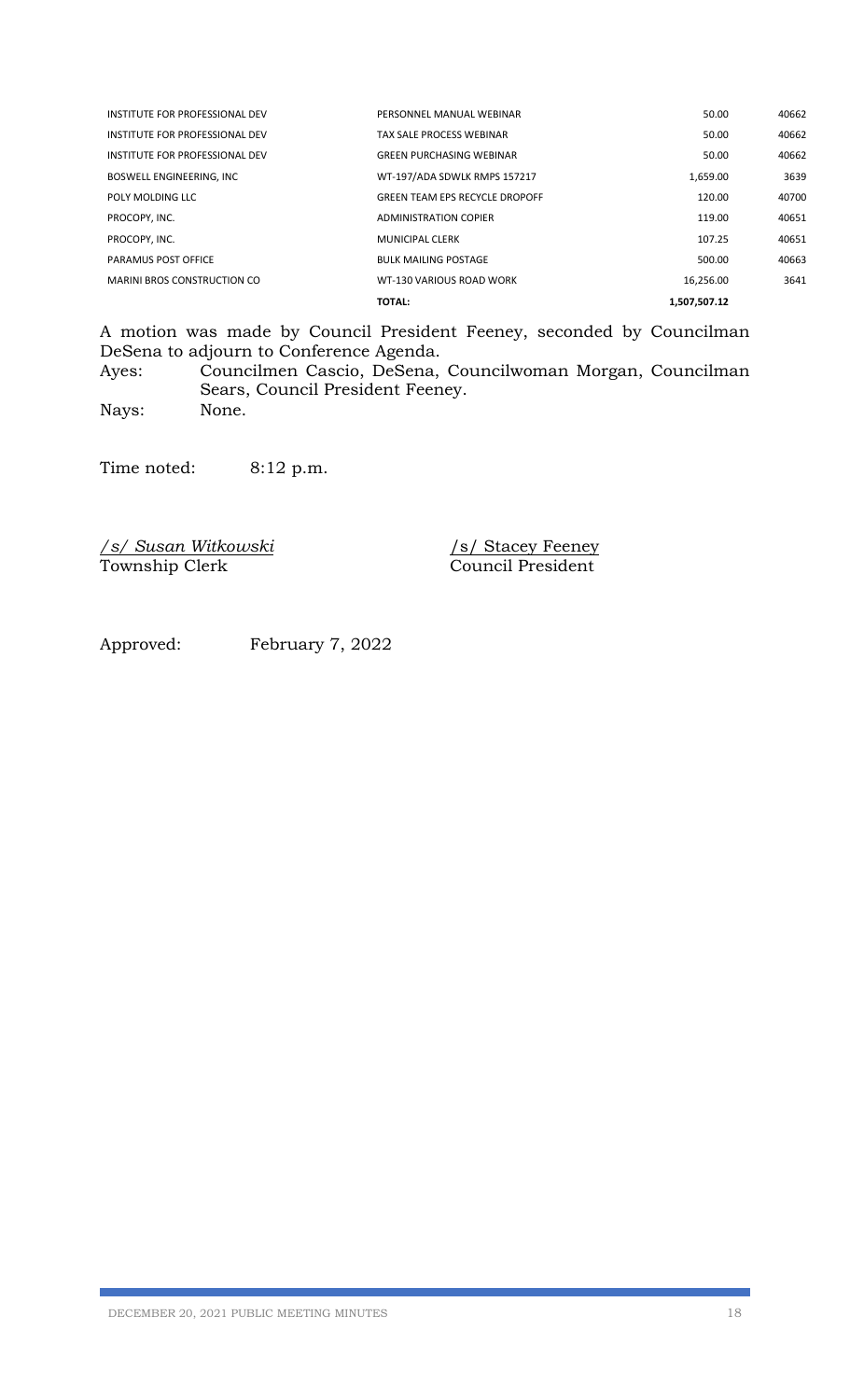## TOWNSHIP OF WASHINGTON BERGEN COUNTY, NEW JERSEY CONFERENCE MINUTES December 20, 2021

### CURRENT BUSINESS

### I. Administration

II. Council

#### A. Ordinances and Legislation

1. Palm Street Parking Ordinance request from PD – Council President Feeney asked has everyone had a chance to review this? Councilman Cascio asked would this be no parking on the west bound side, school side? Councilman DeSena stated he believes it is 410 feet, not 410 inches. Administrator Tovo replied he will double-check the measurement with Officer Glock. Council President Feeney stated it makes sense, it is a good recommendation by Sgt. Glock. Council members agree. Administrator Tovo stated once that distance is confirmed, does the Administration then have permission to proceed? Council President Feeney replied yes. Attorney Poller stated the ordinance was prepared and sent to Sgt. Glock, the ordinance will not refer to the distance, the ordinance will be introduced on January 24th.

## B. Financials

## C. Miscellaneous

1. Emergency Services Building (sf) – Council President Feeney stated she received permission from the Mayor and Administrator to reach out to Mr. Conley. The final set of plans from Mr. Conley, copies of which were provided to Council, is about 30 pages, as opposed to the previous 80 pages, of the design, this will also be available on the website. The sheets are 11x17, there is a square footage sheet, conceptual site plan, 1st floor architectural site plan, the conceptual site plan shows where the trucks are pulling in, ladder truck, ambulance bays, setbacks on the next page, architectural first floor plan, it states how far it is from the door to the street, the second floor plan is the square footage by usage, structural plan, mechanical rooms, electrical plans, 1<sup>st</sup> and  $2<sup>nd</sup>$  floors, elevations, including the cupola, this was part of the committees July 2019 meeting. These elevations are the same, but the side of the cupola was actually shorter, that is in the final set of plans, which is different than this, on the final design there is demolition, site work, emergency generator, which is supposed to be bought by a grant. Administrator Tovo stated it was not, we missed the timing of the grant. Council President Feeney stated there is an email from Mr. Ullman, dated June 24, 2019, in which he requests an update to the presentation and to be provided the feet/inches for the top of the cupola, the bridge line of center structural element, the bridge line of left and right structural element which is the garages, the eve gutter line on the rear elevation, Mr. Conley provided the information on June 25th, which was prior to the July meeting, it was forwarded to the entire Council by the Township Clerk, the email is on the next page. Councilman DeSena stated information was provided to Mr. Ullman, not the entire Council, the email states "Hello you will find attached a copy of the presentation provided by Mr. Conley for the July 15th meeting. Please note this is a confidential document not to be shared with the public. I have also enclosed what will be mailed out to the residents within 200 feet of the firehouse." Council President Feeney stated these are not renderings, the architect indicted these are actual renderings which were provided to the Council at that time, there are copies on the table, and this will also be posted on the website. The July 15th meeting shows what was discussed, permits, grading, all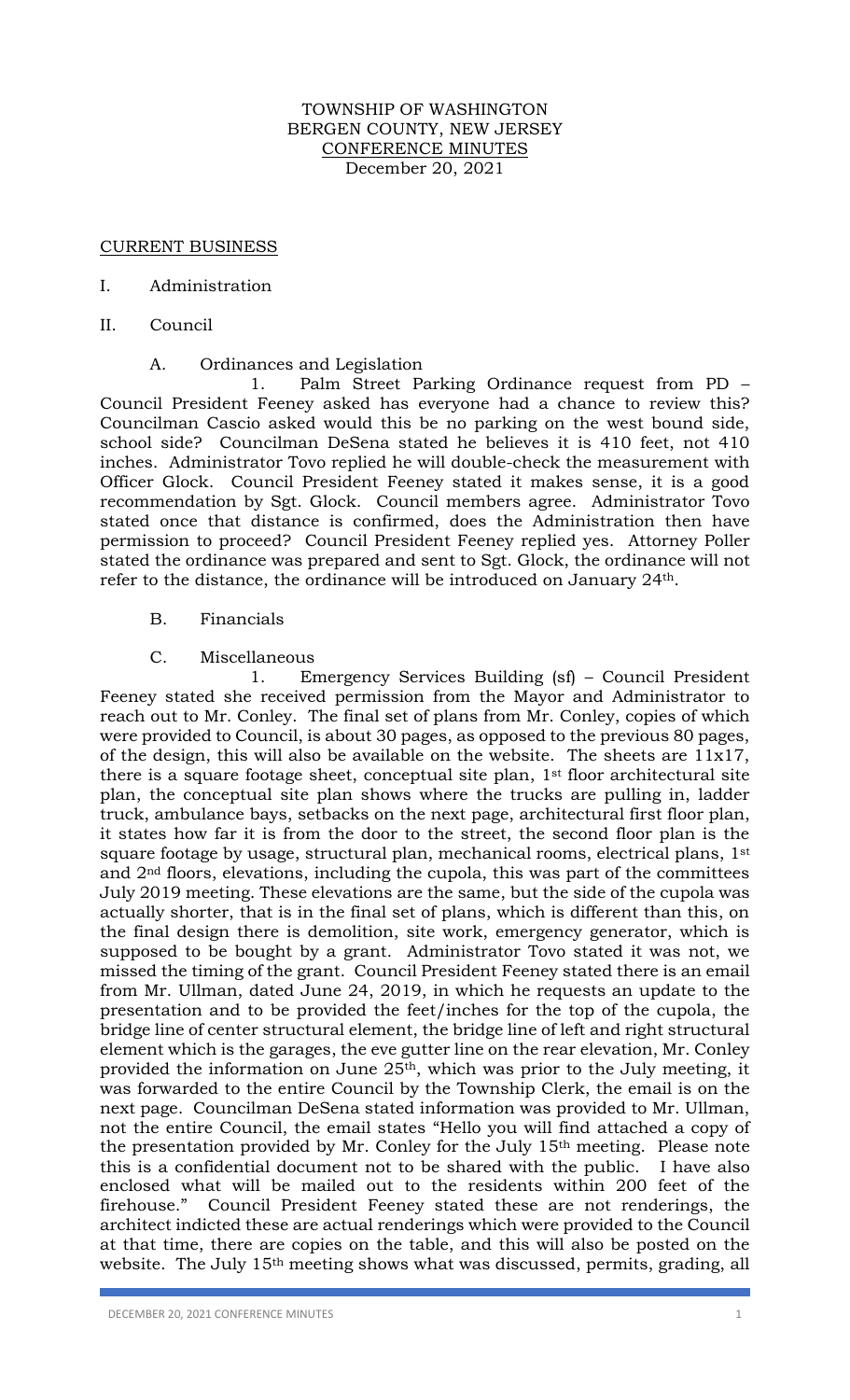of the information was provided, there should be no gray area. Councilman DeSena stated what about when they discussed that the elevation for the firehouse moved to the east would be lower than the existing site, therefore zero became minus five, it is in the minutes. Council President Feeney asked Councilman DeSena to bring that back to the Council. Councilman DeSena stated schematic design documents account for zero to 30% of the entire construction document, out of Mr. Conley 30 pages, there 20 slides, which he counted, which became plans, the complete set contains 81 plan sheets. Council Presidents Feeney stated out of the 81, 25 of those are just informational, not design documents. Councilman DeSena stated the 81 sheets, which is a detailed design packet, the mayor and Council did not approve, also there is 957 pages of the project manual and clarifications that the Council never saw, the 20 slides are not the final design, the elevation of the zero moved. Council President Feeney she watched the meeting, in which Councilman DeSena stated he was unaware of the actual height of the cupola. Councilman DeSena replied he never said that, conceptual schematic design documents account for zero to 30% of the entire construction document, an expected percentage of error is minus ten to twenty percent, following that is the design development packet which equates to thirty to ninety percent of the construction document bringing the percentage of error down to plus or minus ten percent, the final document, which is the 81 sheets, which accounts for ninety to hundred percent of the project manual, which equates to a plus or minus of two to four percent, the schematic document equates to zero to thirty percent of the documents, which is all Council received. Council President Feeney replied she spoke to Mr. Conley, who indicated that is not correct, what Councilman DeSena is referring to are very specific for the builders, what Council received in 2019 are full design documents of the building itself. Councilman DeSena replied that is not true, he spoke to Mr. Conley this morning, they are schematic designs. Council President Feeney stated Mr. Conley told her about the conversation this morning, that is not what he said, not a rendering. Councilman DeSena stated it is rendering or schematic design, which equates to zero to thirty percent of the design document. Mayor Calamari stated as far as he knows, Councilman DeSena did not reach out to him to contact Mr. Conley, which is what is supposed to be done under our form of government. Councilman DeSena apologized, the mayor is correct, he didn't expect to be ambushed at his last meeting, over things that we have discussed previously. Council President Feeney stated there was zero ambush, why did you Councilman DeSena call the architect? Councilman DeSena replied because it was in our packets. Council President Feeney stated then it wasn't an ambush, she asked the Clerk to put the meeting minutes on here, she is putting on the website what we have. Councilwoman Morgan requested Mr. Conley attend a meeting, she stated the building is gorgeous, she is very proud of it, if she bought a home next to a Fire Department, she would want it to look like that, she is also very proud that our Fire and Ambulance will work in a state-of-the-art building. Mayor Calamari would like to give a shout-out to the late Councilman Cumming, he had a lot to do with the exterior look of the building, he gives him a lot of credit for the way it is coming along, he was very specific on the colonial nature and the brick work. Councilman DeSena asked did Council President Feeney ask the mayor if she could reach out to the architect? Mayor Calamari replied she asked him either the beginning of last week or the week prior, if she had not he would have called her out also.

## 2. GLD Associates Inc. – Quarterly Report (12.03.2021)

Council President asked if Coucnilman Sears saw number five of this report? Councilman Sears replied he did send a message to David, this is one that came up on our dashboard for our team, but he has not heard back from him if he has gone any further, he would have to check with David if qualify. Administrator Tovo stated we may not qualify, he is recovering from a non-medical issue. Councilman Sears stated we applied for this grant a few years ago, and the company came in and stated it cost \$70,000 to install. Administrator Tovo stated this is for a charging station, a vast majority of those grants we do not qualifty